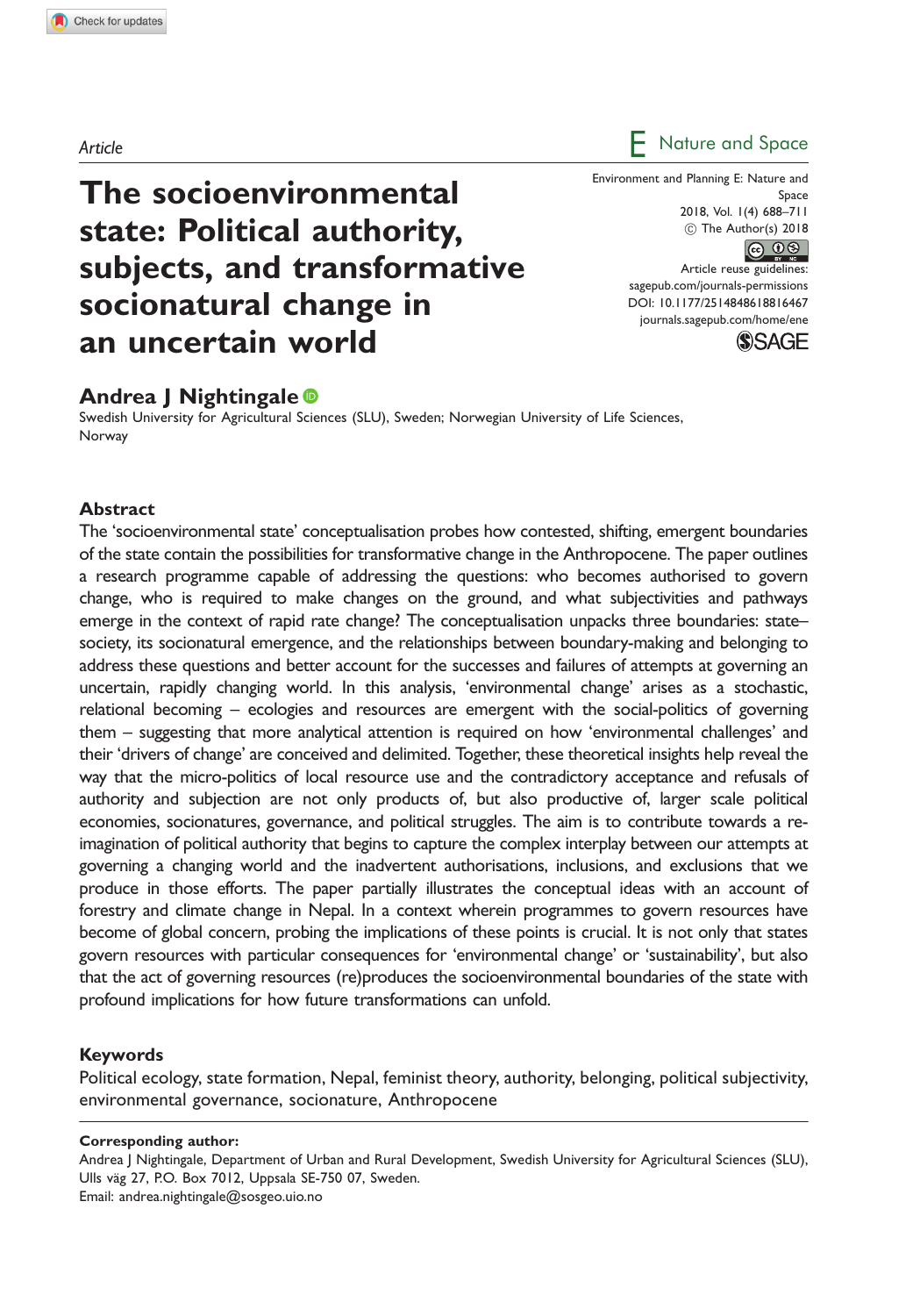## Introduction

Rapid rate change in the so-called Anthropocene<sup>1</sup> poses new challenges for governing and public authority (Lövbrand et al., 2015). While there are concerted efforts to predict, mitigate, and manage environmental change, it is also increasingly clear that entangled socioenvironmental processes are inherently uncontrollable and largely unpredictable. The global scope of these challenges has prompted calls for supranational governance mechanisms that can supersede nation states to ensure planetary boundaries are not crossed (Folke et al., 2011). At national and sub-national levels, public authority is increasingly hybrid and invested in a wide range of multi-scalar actors that are both 'inside' and 'outside' the state (Swyngedouw, 2010). In this milieu, the state nonetheless continues to be a major player in environmental politics, and new forms of rule and environmental governance processes are emerging that appear to revitalise the state as public authority<sup>2</sup> (Balachandran et al., 2018).

Together, these trends raise questions about who becomes authorised to govern change, who is required to make changes on the ground, and what subjectivities and pathways emerge. I take three state boundary-making processes – state–society, society–nature, and citizenship–belonging<sup>3</sup> – as useful analytical starting points to address these questions and better account for the successes and failures of attempts at governing an uncertain, rapidly changing world. Drawing from work in anthropology and development studies on public authority, combined with political ecology insights on resource governance, and feminist theory insights on subjectivity and socionatures, I follow Mitchell (1991) and query how political authority emerges as separate from society, nature from society, and citizens from other kinds of subjects. From these queries, I derive the 'socioenvironmental state', $4\ a$ conceptualisation of contested, shifting, emergent boundaries of the state and how they contain the possibilities for transformative change. In this analysis, 'environmental change' arises as a stochastic, relational becoming – ecologies and resources are emergent with the social-politics of governing them – suggesting that more analytical attention is required on how 'environmental challenges' and their 'drivers of change' are conceived and delimited. My interest in understanding the mechanisms of change is not driven by a desire to predict and therefore manage the future, but rather to better understand what needs governing and how more iterative and dynamic practices of environmental governance can emerge. I argue that it is within contested, state boundary-making processes that possibilities to re-imagine public authority and socionatures lie, and therefore the potential for invigorated, creative responses to environmental challenges.

The political ecology literature on the state has shown how the need to control and manage various aspects of environment/nature has been foundational to modern states and the socionatures that result (Asher, 2009; Bridge, 2014; Harris, 2012; Meehan and Molden, 2015; Mitchell, 1991; Neumann, 2004; Scott, 1998; Wolford et al., 2013). Yet many of these accounts present state–society–nature–citizen boundaries as analytically stable or at least empirically obvious.<sup>5</sup> Most assume the state is a (pre)defined actor, hold nature as a separate, interacting domain with society, and propound theories of subject formation that overly emphasise either domination or resistance. In contrast, Harris (2017) has recently asked, '[h]ow are resources, objects, and related infrastructures central to refashioning state-society relations, or the crucial boundary work required to delineate what we refer to as the "state" and its evolving capacities? (90).

My socioenvironmental state argument takes up these questions and shows how boundary-making processes create relational inclusions and exclusions that encompass the non-human, and shape what emerges as 'resources' and 'subjects' in need of governing. These inclusions and exclusions are always spaces of struggle (Camargo and Ojeda, 2017;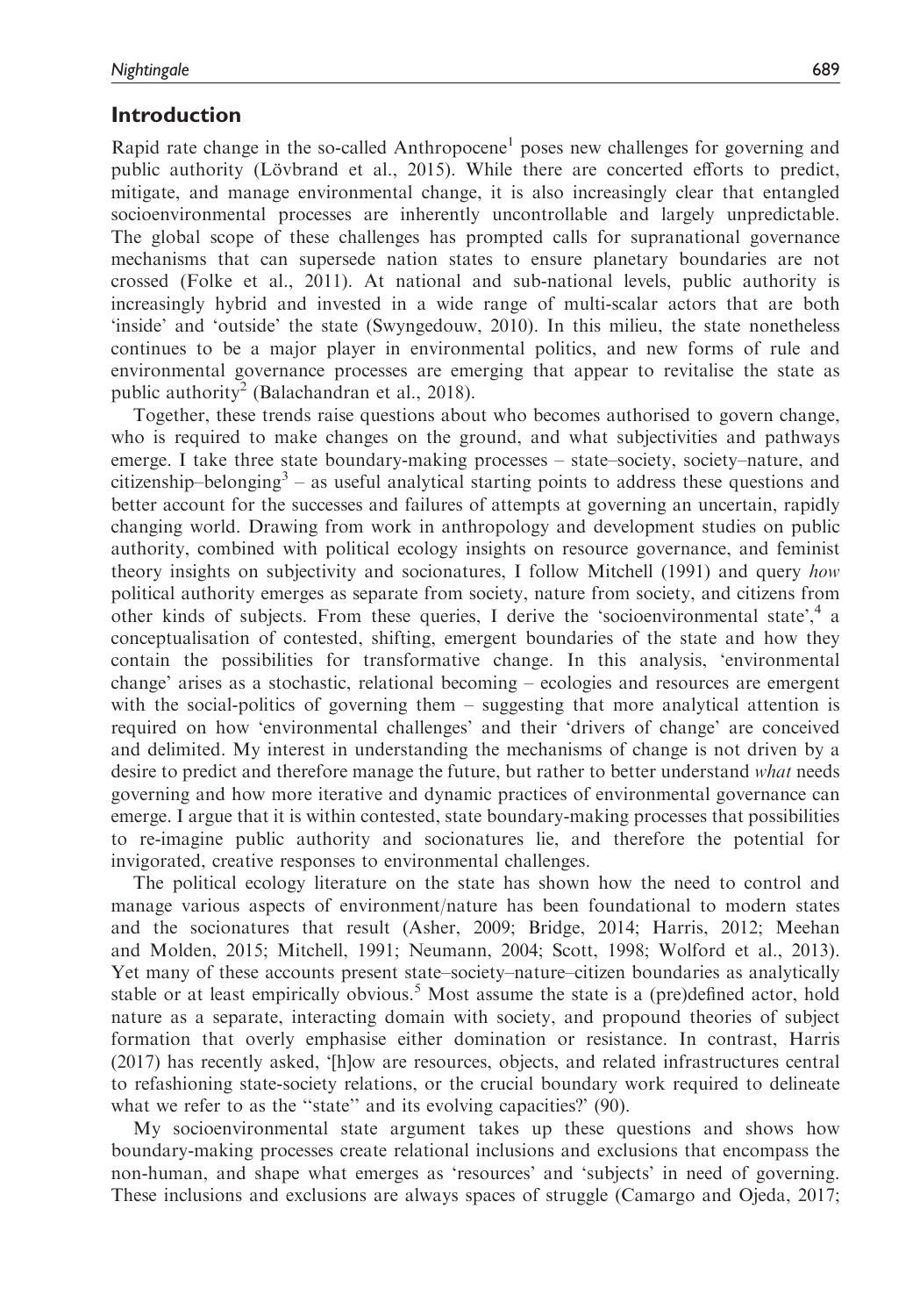Valdivia, 2008), but rather than governing failures, or blockages to managing change, I probe how (ongoing) struggles establish pathways that serve to enable relations of the future (Leach et al., 2010; Stirling, 2015). Struggles over boundary-making processes create the terrains wherein the actors, technologies, subjects, and terms of public authority can be renegotiated, with unpredictable and often contradictory outcomes.<sup>6</sup> The aim is to contribute to a re-imagination of political authority that can capture the complex interplay between attempts at governing a changing world and the inadvertent authorisations, inclusions, and exclusions produced in those efforts.

In what follows, I first elaborate on how the socioenvironmental state framework opens up new insights for political ecologies of the state by querying the theoretical implications of boundary-making for conceptions of states, natures, and subjects. Next, I focus on three theoretical points: (i) state–society boundaries emerge from contested attempts to claim competence to govern nature/resources and struggles over recognition of those claims; (ii) society–nature boundaries emerge from competition for authority and struggles over who and what belongs, $<sup>7</sup>$  bringing 'natural resources' into being and who is considered capable of</sup> governing them; (iii) the exercise of power in an environmental governance domain has opened up new fluid subjectivities, new forms of inclusion and exclusion, and possibilities for transformation. These insights build a performative notion of resources and states to better account for the relational emergence of environmental change, governance, subjectivities, and polities. By shifting the object of analysis to boundary-making, my concept shows how the micro-politics of subjectification, local resource use, and the contradictory adherence to and refusals of authority and subjection are both produced by and productive of wider political economies, socionatures, governance, and political struggles. The theoretical queries above are thus translated into a research programme oriented around: (i) what are the terrains of struggle?; (ii) what new authorities, subjectivities, and resources emerge?; and (iii) how are micro-politics creating new larger scale terrains of struggle and vice versa? Asking these questions through the socioenvironmental state concept holds dynamic relations in view, giving insight into the moments wherein socioenvironmental transformation can occur.

The latter part of the paper shows how viewing forestry, climate change, and state formation in Nepal through the socioenvironmental state framework reveals new terrains of transformation. Nepal has been targeted for international support as politically and environmentally fragile due to rapid rate political and ecological change and thus provides interesting insights into dynamic state–society–nature–citizen boundaries. The case study is intended to be illustrative, rather than exhaustive. What emerges from the theoretical and empirical analysis is a research programme about how govern to what are inherently uncontrollable and unpredictable trajectories of socionatural change.

## Political ecologies of the state

Current work engaging the political ecology of state formation highlights the need for a better theorisation of the *socionatural* emergence of public authority, political subjectivities, citizenship, and resource governance (Asher and Ojeda, 2009; Camargo and Ojeda, 2017; Harris, 2012; Meehan et al., 2014; Moore, 2015; Parenti, 2015; Robertson, 2015; Valdivia, 2008; Wolford et al., 2013). Public authority in many respects is both contingent upon and a result of the provision of necessary resources to populations (Bridge, 2014) such as drinking water schemes (Budds, 2013), roads (Rankin et al., 2016), and agricultural support programmes (Sugden, 2009). Similarly, conservation scholars have long argued that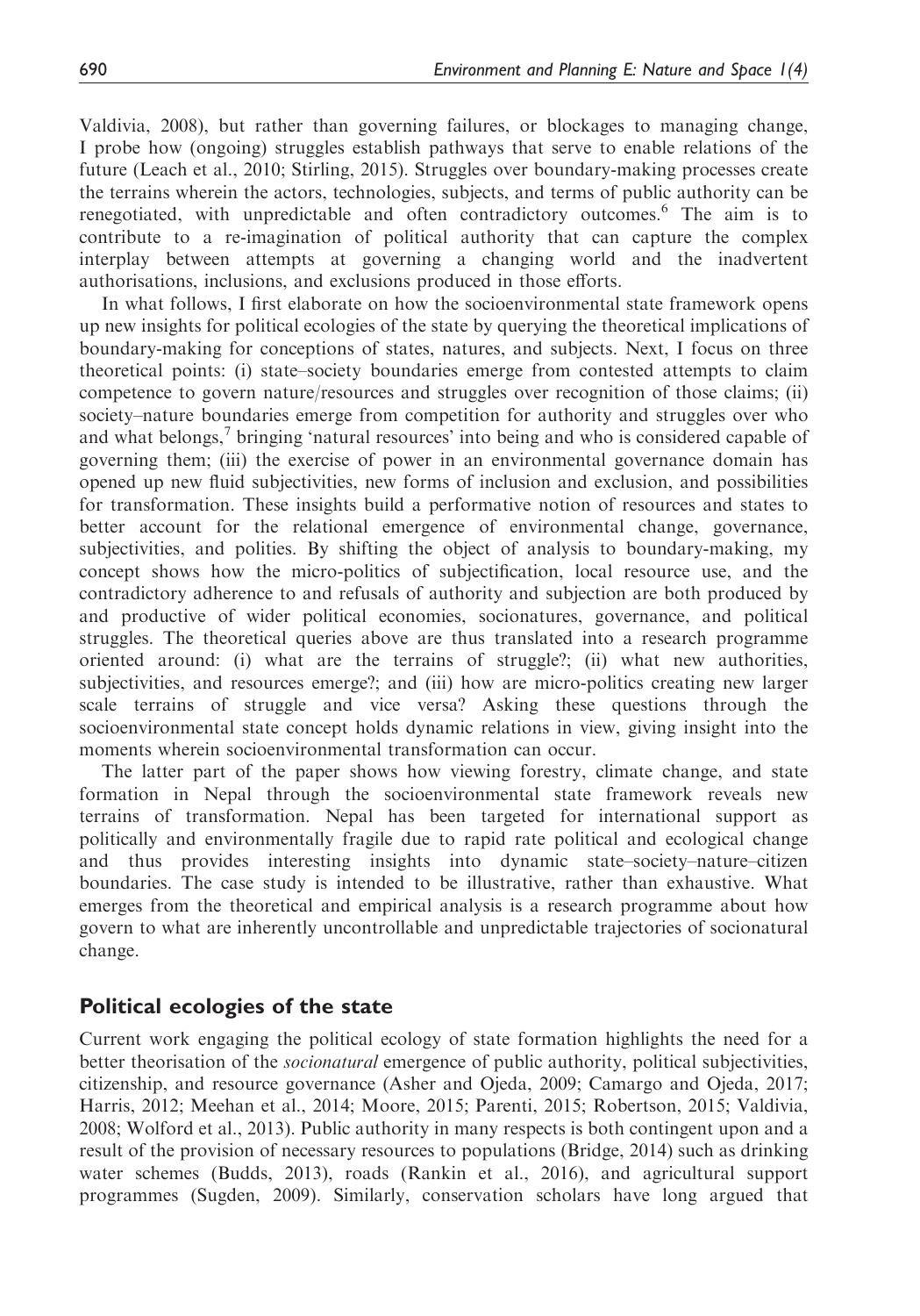national parks are integral to state-making practices (Devine, 2018; Neumann, 2004). Different logics of rule – scientific wildlife management, conservation objectives, market formation, productive agriculture, etc. – are brought to bear in order to form socionatural and territorial boundaries (Asher and Ojeda, 2009; Roth and Dressler, 2012; West et al., 2006). The humans who are allowed to reside within conservation areas (rangers, managers, tourist operators) reflect wider politics of belonging, rights, recognition, and authority (Roth, 2008; see also Gillespie and Collard, 2015). With greater attention to micro-politics, feminist political ecologists have probed how environmental governance projects entail processes of (re)subjectification, resulting in not only uneven access to and control over resources (O'Reilly, 2006; Sultana, 2009), but also transformations in the social and political significance of gender, race, class, and other intersectional differences through which citizenship and access to resources are fractured (Elmhirst, 2011; Harris, 2006; Mollett and Faria, 2013; Nightingale, 2006).

There is little work, however, that brings these contributions together. I argue that subject–resource–territory boundaries are not stable or simply the effect of political struggles. Empirically, boundaries are often asserted in environmental terms, for example the construction of water scarcity in Israel, which was used as justification for the control of territories where water sources originated, effectively expanding Israeli sovereignty claims into Palestinian lands (Alatout, 2008). Environmental rationalisations for territorialisation moves such as these justify particular population control measures and resource exploitation projects (Asher and Ojeda, 2009; Harris, 2012; Harris and Alatout, 2010; Meehan and Molden, 2015; Peluso and Vandergeest, 2011; Rocheleau, 2015; Wainwright and Robertson, 2003). However, on the ground, more-than-human relations can facilitate or thwart the ambitions of state planners, often in unpredictable ways (Meehan, 2014), with water schemes silting or drying up (Harris, 2012), roads eroding irreparably (Butz and Cook, 2011), or wildlife crossing outside of desired boundaries (Gillespie and Collard, 2015).

Similarly, humans do not necessarily comply, and environmental transformations can offer possibilities to contest or assert alternative territorialisation ambitions (Devine, 2018; Korf and Raeymaekers, 2013; Rocheleau, 2015). Peluso's account of the violent dynamics through which different state and non-state actors control forests, shows how state rule is contingent upon struggles over territory, subjectivities, and socionatures (Peluso, 2009, 2011; Peluso and Vandergeest, 2011). Similarly, Harris (2012) links processes of subjectification with the territorial effects of a large-scale dam and irrigation scheme in southeastern Turkey. She theorises how, through the irrigation scheme, the state undergoes 'important revisions' (26) such that it is '... again cast as geographically differentiated [in her research participant's account and is read through emergent waterscapes—unequal access to water is fundamental to this state ontology' (32). Thus, through transformations in everyday use of resources and infrastructures, new subjects emerge and the enactment of gender, class, and ethnicity in everyday life take on new significance. State effects are evident as new boundaries between citizens and territories are drawn in the context of environmental governance. These pioneering contributions have drawn attention to the shifting and contingent materiality of the state. If Jessop (2007) has argued that a core quality of states is that they are *territorial*, political ecologists have insisted that they are also ecological/material (Bridge, 2014; Harris, 2012; Meehan and Molden, 2015; Moore, 2005), showing how governance of material resources are crucial sites wherein authority is produced (Lund, 2016; Valdivia, 2008). Yet they stop short of evaluating how environmental resources ('nature') themselves, as unpredictable, uncontrollable relations, are constitutive of social political relations.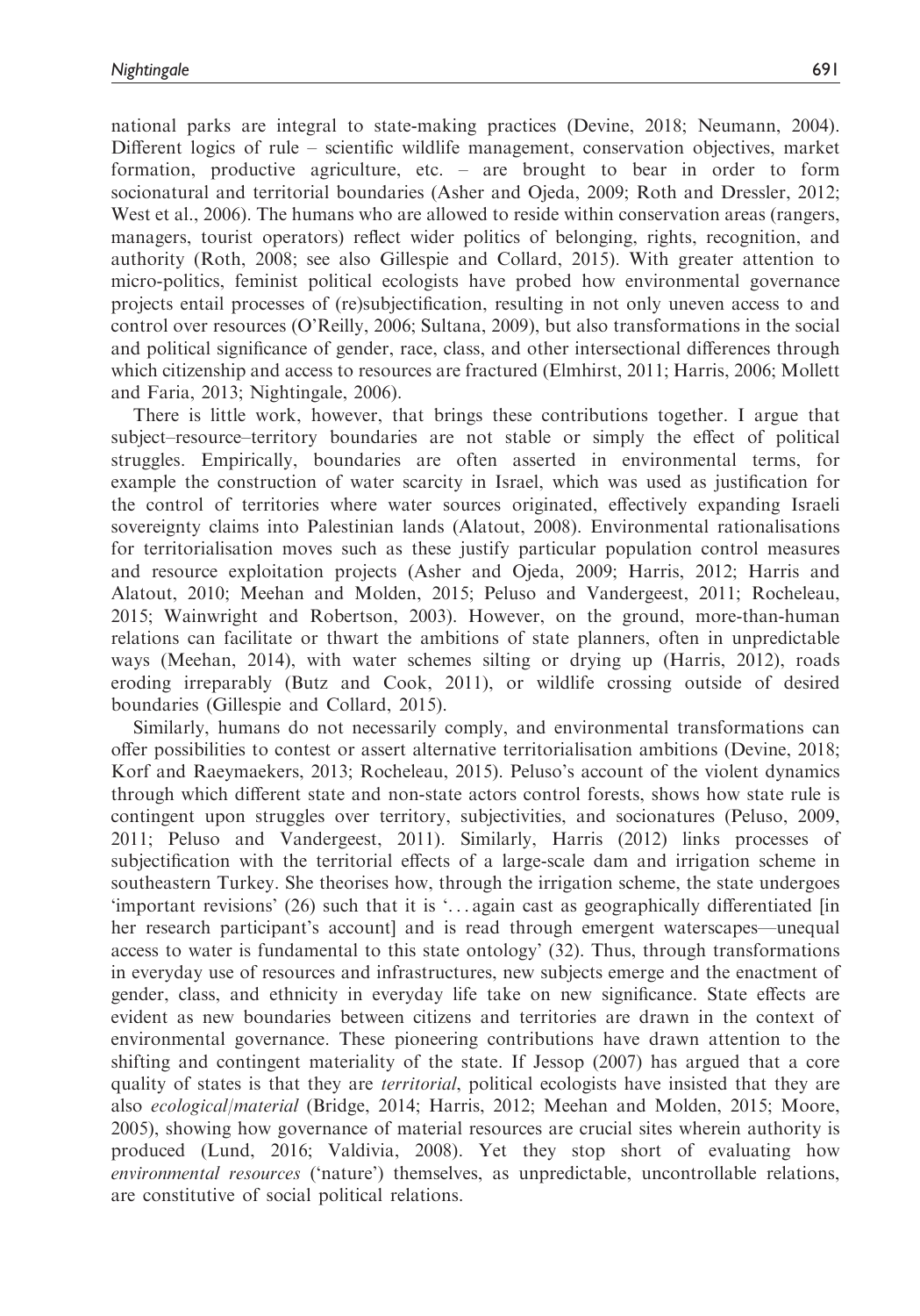## Theorising the socioenvironmental state

### Socioenvironmental state boundaries

I want to step back from these insights and use my three boundary-making processes (state– society, its socionatural emergence, and citizenship–belonging) to elaborate how the socioenvironmental state concept can better account for the successes and failures of our attempts at governing a rapidly changing world. To take the first process, political ecological conceptions of the state rely on an assumption that the state is a reasonably stable set of relations such that it is, '... a critical actor in shaping ''new resource geographies'' via its powers of legal and extra-legal coercion' (Bridge, 2014: 124). While many political ecologists 'develop notions of territorialisation that exceed those of the state, in order to problematize understandings of access, control and authority as they relate to natural resources' (Bridge, 2014: 123), they nevertheless have a government-centric understanding of the state and public authority. Political ecologists tend to treat non-state territorial and property making ambitions as outside the state, rather than as relations that serve to constitute the state.

Conceptualising the state as socioenvironmental refuses this kind of separation of outside and inside, and rather shows how struggles over authority are foundational to state–society boundaries and who and what emerges as requiring governing. Drawing on insights from anthropology and development studies where public authority is an ethnographic puzzle that requires probing competition and collaboration between different multi-scalar institutions (Klem and Suykens, 2018), I follow Lund (2016) '... to also capture how governance of vital resources creates statehood, or state quality, in these institutions' (1200). Clues to how resource governance is complicit in state formation is found in what state agents do (e.g. bureaucrats) (Byrne and Shrestha, 2014); the institutions and agencies through which public authority is exercised and contested (concessions, extension offices, local government offices, traditional chiefs, rebel groups, etc.) (Côte and Korf, 2018; Ferguson and Gupta, 2002; Vandekerckhove, 2011); and the projects developed to 'improve' (and control) populations and environments (Camargo and Ojeda, 2017; Li, 2007). Citizens and subjects are produced through the specific resource governance struggles that bring agents, projects, and institutions into relation with authority.

This turn towards ethnographies of the state has pushed political ecologists to explore how resource conflicts are not only on the receiving end of state power, but 'also constitute[e] the hegemony that allows national and global power to operate' (Robertson, 2015: 463; see also Asher and Ojeda, 2009; Valdivia, 2008). Yet underlying these political ecology analyses is the assumption that states *have* power (already) and part of that power comes from their ability to control or distribute resources, and assert sovereignty over territories. I draw from feminist conceptualisations of power, that in contrast focus on the relations through which power is exercised (Butler, 1997), and highlight that there are always inadvertent outcomes. Understanding power in a performative, relational manner means that states do not *have* power, rather, the exercise of power and its recognition *produces* 'stateness' and subjects, with all the attendant slippages and failures that struggles over authority and belonging create.

Further, for feminists, power over is only one aspect of the exercise of power. All processes of subjection involve a moment of 'recoil' (Butler, 1997: 6) wherein power as domination is transformed into the power to act, the power to refuse, or even, a stepping out of hegemonic relations altogether to claim entirely different subjectivities (Nightingale, 2011). By focusing on these moments of boundary-making  $-$  i.e. empirical attention to how power is exercised and recognised in assertions of public authority – a feminist understanding of power reveals the moments wherein change can occur. While in many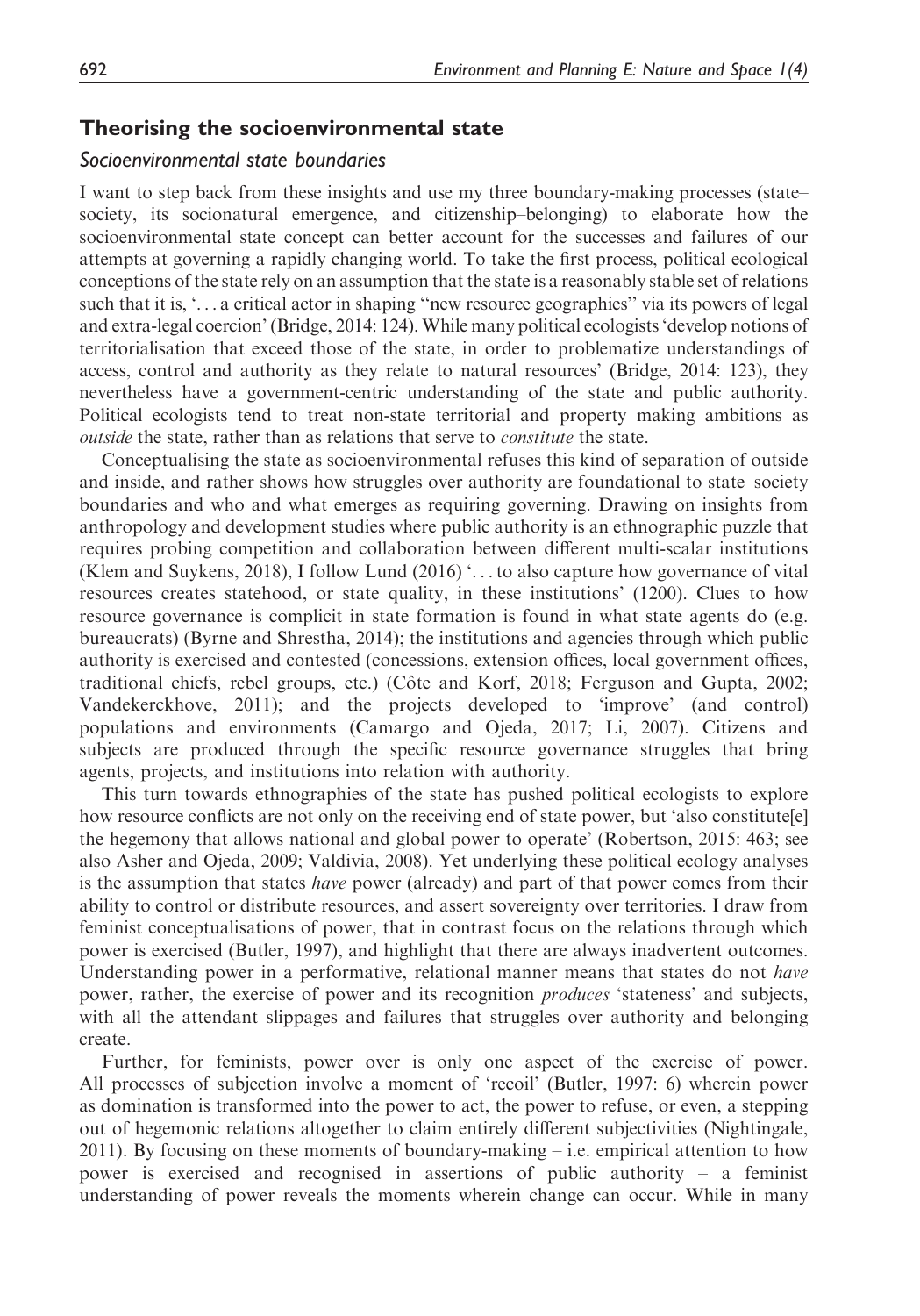instances, relations of domination, assertions of historical authority, and sovereignty claims are simply reproduced, in other moments, rather radical reconfigurations of rule result (Lund, 2016).

Making sense of these ruptures is not simply an empirical question. Conceptually, the emergence of state–society–citizen boundaries – of struggles between institutions involved in rights granting, rule making, and enforcement (i.e. public authority) – makes power tangible and accounts for its sometimes surprising effects. These insights give political ecologists new conceptual resources to show how the state emerges as a multi-sited, contradictory, and inconsistent set of effects. State subjectification effects are always partial and result in a (re)negotiation of state–society boundaries, of who/what belongs. By focusing on the recursive processes of authority–recognition, authority–subjectification, the possibilities for the exercise of power to result in unintended outcomes (whether positive or negative) are clear. It is these processes through which re-imagination of public authority can occur.

To return to my concern with governing the so-called Anthropocene, climate change and other rapid rate biophysical changes have already proven to be focal points for such renegotiations of state boundaries. Global geopolitics and struggles for authority shape the Conference of the Parties (COPs) negotiations (Featherstone, 2013), and recursively, the COPs realign geopolitics. The hegemony of the USA in global affairs more widely has been undermined by its refusal to comply with the last two COP agreements (along with refusals to join global consensus on other issues). The uptake and refusals of these agreements are realigning responsibilities, causing new subjects to emerge – those that are 'vulnerable' or 'capable' – shaping global policies and people's everyday lives in profound ways (Arora-Jonsson et al., 2016; Bee et al., 2015; Gonda, 2016). Climate change is also fuelling ambiguity over *what* (human–non-human) is changing, the proliferation of new governing institutions, and escalating competition over authority in environmental governance domains (Forsyth, 2013; Nightingale, 2017). By focusing on state–society boundary-making practices, a socioenvironmental state analysis probes how new institutions take on state qualities in order to govern, and shows how these entanglements across scales are not politically and ecologically neutral, but rather create new forms of inclusion and exclusion. In short, there is a need to account for the entanglements and inherent unpredictability of environmental change within state boundary-making. I now turn to a more careful theorisation of such socionatural entanglements.

## Socionatural boundary-making

Taking account of socionatural effects brings me to the second boundary-making process: state boundaries are produced through contingent, *socionatural* struggles. Most work on the materiality of the state has emphasised territorial effects (Asher and Ojeda, 2009; Korf and Raeymaekers, 2013; Painter, 2010), the power of 'things' (Meehan, 2014), and the capitalist drives that underpin transformations of ecologies within state projects (Moore, 2015; Parenti, 2015), to take account of nature. My starting point is that the state is produced through socionatural relations (Harris, 2012; Valdivia, 2008). Taking the state as a socionatural becoming has led Moore (2005) to show the significance of historically entangled social relations, political rule, and ecological transformations for current environmental and political struggles in Zimbabwe. These entanglements suggest new forms of inquiry, ones that need to cross continually between the human and nonhuman, $\delta$  probing the cyborg nature (Haraway, 1991) of state effects.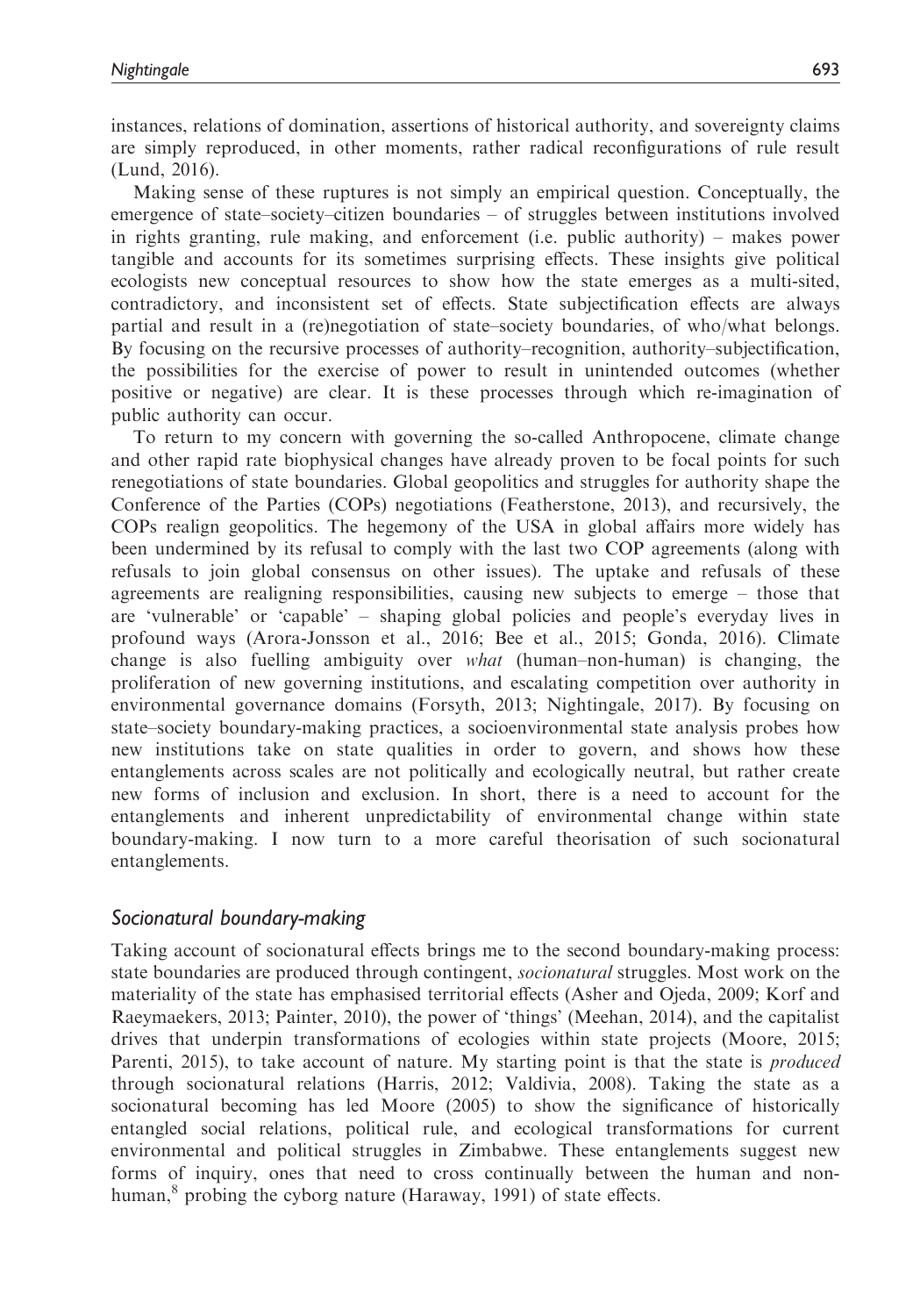Not only are 'resources' productive of authority, and produced by authority, but also their material specificities relationally emerge with boundary struggles. Nature is not brought in, nor is it somehow socialised through state effects. Rather, I am arguing for a more profound ontological and epistemological shift in how the state is conceptualised. In order to emerge as separate from society, yet contained within it, socionatural relations also have to be (re)configured, a point which is often not adequately drawn out in political ecologies of the state. State–society boundary-making emerges within the reconfigurations of ecological and political relations of territory, land, natural resources used for everyday livelihoods, and opportunities for long-term material accumulation (Bakker and Bridge, 2006; Braun, 2000; Harris, 2012) – yet these attempts at reconfiguration are sometimes undermined or have unexpected effects because of the inherent uncontrollability and uncertainties of the non-human world. The state appears as public authority at least in part because it governs (but cannot control) the unpredictable material foundations of livelihoods and political economies. At the same time, these effects are also embedded within cultural imaginaries, knowledges, sense of belonging, subjectivities, and social relations, which help shape what 'resources' *are, which* authorities are recognised, and who is included, making disentangling the social–political from the natural impossible. As Braun (2005) queries in relation to the ecological properties of urban water, 'do these properties matter to the material form of the technological networks and bureaucracies that control its movement, or to the narratives, hopes and fears that circulate around it?' (646). Political ecologies of the state therefore need to focus on the processes through which boundarymaking is achieved and how such processes are always already socionatural becomings, with profound implications for what future entanglements are possible.

But my point is not that we simply need to understand how (e.g.) the chemical and physical properties of water shape certain kinds of struggles, technologies, sites, and political institutions to distribute it. Rather, I am arguing that we cannot fully know what nature means for society and the political contestations that result. And because we cannot know, by theorising how political authority emerges through socionatural boundarymaking, it demands that we profoundly rethink how we conceptualise the possibilities for political change. The fact that we cannot separate environmental from social change is not simply 'noise', or the agency of the more than human, it is also the key to social–political change. Political change can only come about through reconfiguring socionatural boundarymaking processes. Climate change makes this point absolutely vital. Climate change is not only a problem of carbon emissions and an over-industrialised society, but it is also a problem our imagination and what we count as 'alive' versus 'inert' (Ghosh, 2016). The inseparability of social and natural change challenges efforts at prediction of climate change as well as assumptions about the right institutions, scales, and mechanisms for governing climate. To create transformation, we must embrace how contested, shifting, emergent boundaries help to re-imagine political authority and society–environment relations in a rapidly changing world.

### Boundary-making and belonging

The third boundary-making process is that of belonging. The linkages between socionatural entanglements and the production of subjects also hold keys to who and what become targets of state rule. Boundary-making practices reveal the processes through which citizenship and belonging – and therefore responsibilities, access to and control over changing socionatural resources – are shaped and contested. Feminist debates on how power operates to produce desires for recognition, belonging, and rights show how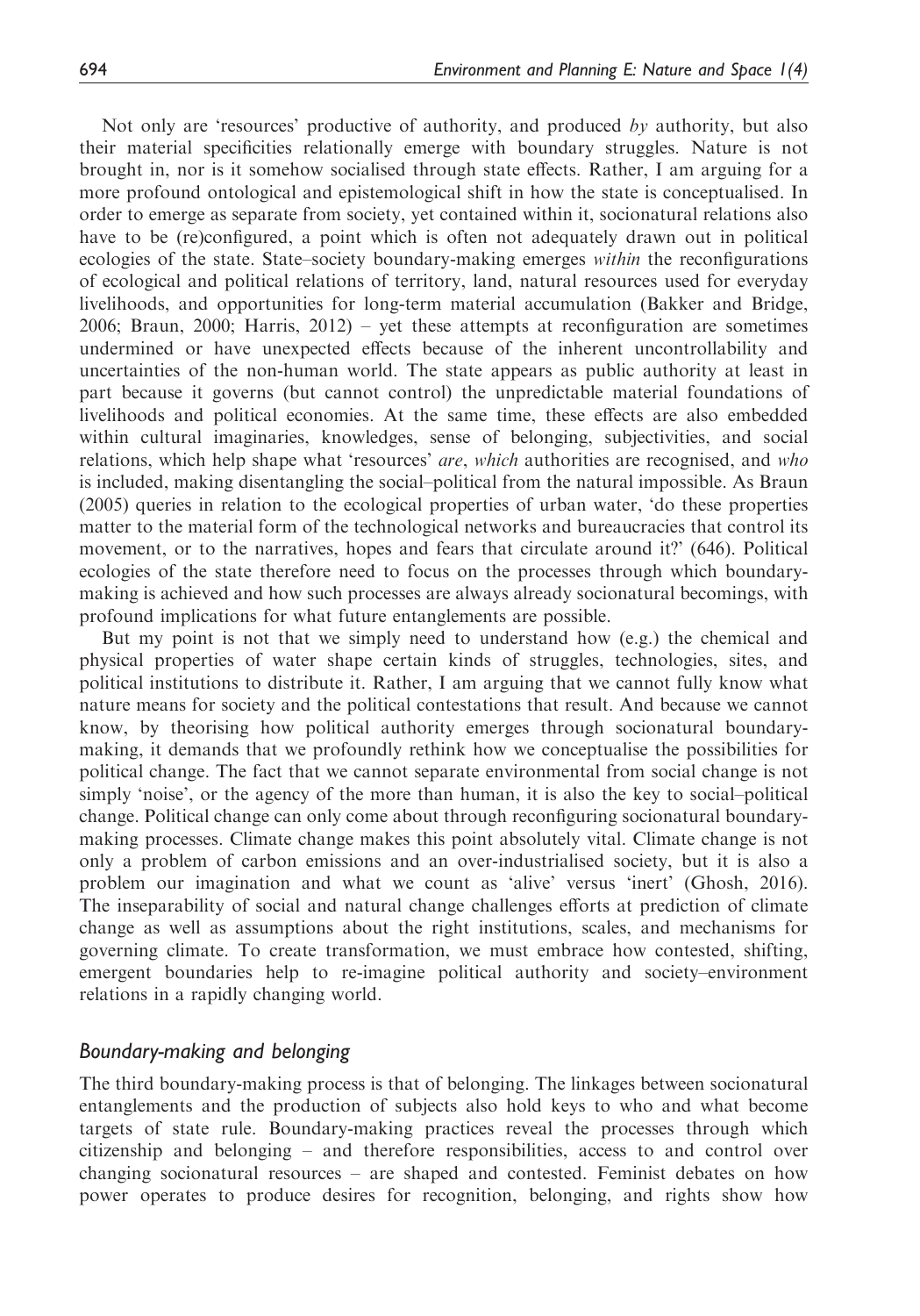subjectivities encompass both citizenship and wider dimensions of inclusion and exclusion in the state (Krause and Schramm, 2011). Political subjectivities therefore emerge from the socionatural inclusions and exclusions that arise within state effects, and as such are potent outcomes of the exercise of power, both disciplining (power over), and acts of resistance, refusal, and activism (power to) (Ahlborg and Nightingale, 2018; Nightingale, 2011).

There are two dimensions of belonging I argue are crucial for political ecologies of the state. First, socionatural boundary-making draws attention to the relational emergence of political authority and citizenship. The ability to grant (or secure) resources for livelihood security is foundational to the aspirations and claims of both ordinary citizens as well as those seeking the authority to govern. Political authorities are recursively constituted in relation to the subjects (human and non-human) they seek to govern – authority always requires recognition (Lund, 2016), just as subjects always need to internalise the operation of power. Belonging (citizenship and membership of polities) emerges from these dynamics of authority and recognition – and as I show in the next paragraph, socionatural encounters and imaginaries – making it a precarious achievement, such that subjectivities are not stable, but rather another crucial moment of boundary-making.

Second, state making involves producing socionatural boundaries between what belongs in/to the state and what does not. Competition for authority is not simply competition for power and control, it is also about who defines what humans and non-humans are included and which are excluded from rights, responsibilities, and governance. For example, many current struggles over forests are as much struggles over what socionatural beings (tree species, animals, plants, humans, and so forth) constitute a 'productive' forest, as they are struggles over territory. Peluso (2011) captures how struggles over species composition, use of forest resources, and claims to residence are entwined with colonial histories, political economies, state forestry policies, and the histories of military and racial violence through her conceptualisation of 'political forests'. She shows how ethnicity in West Kalimantan has been tied to the political economy, ecologies, and extraction practices within rubber plantations, such that when racial violence has broken out, some groups changed their relations to forests (and other performances of ethnicity) to claim different ethnic identities and protect themselves from violence (Peluso, 2009). While she does not frame it in these terms, subjectivities in Peluso's case are produced through socionatural, embodied spatial interactions with forests (Nightingale, 2011) as well as through social– political relations that extend from the community to national and colonial geopolitics. Understanding the triggers of racial violence in West Kalimantan requires probing how rubber ecologies and ethnicities are co-emergent. Conceptually, citizenship and the territory of the state are constituted in relation to each other and the forms in which they should be made legible for governing and management. Struggles over authority are therefore equally struggles over who/what can and ought to belong.

I want to push these insights further by drawing on feminist theory to articulate the recursive relations between authority and citizenship in terms of political subjectivity. Here, subjectivity is understood somewhat differently than in the governmentality and development literature (Agrawal, 2005) where subject positions and the cultural politics of resistance to those subjectivities are often held analytically separate (Li, 2005; Rose, 1999). Holding subjectivities and cultural politics separately assumes that subjectivation processes produce relatively stable subjects that can be categorised based on relations of domination or resistance. A focus on either domination or resistance cannot capture how both processes occur within the same relation, with rather messy outcomes. For example, Agrawal's (2005) conceptualisation of environmental subjects formed from dominating conservation discourses, or accounts that emphasise resistance (Devine, 2018; Rocheleau, 2015), leave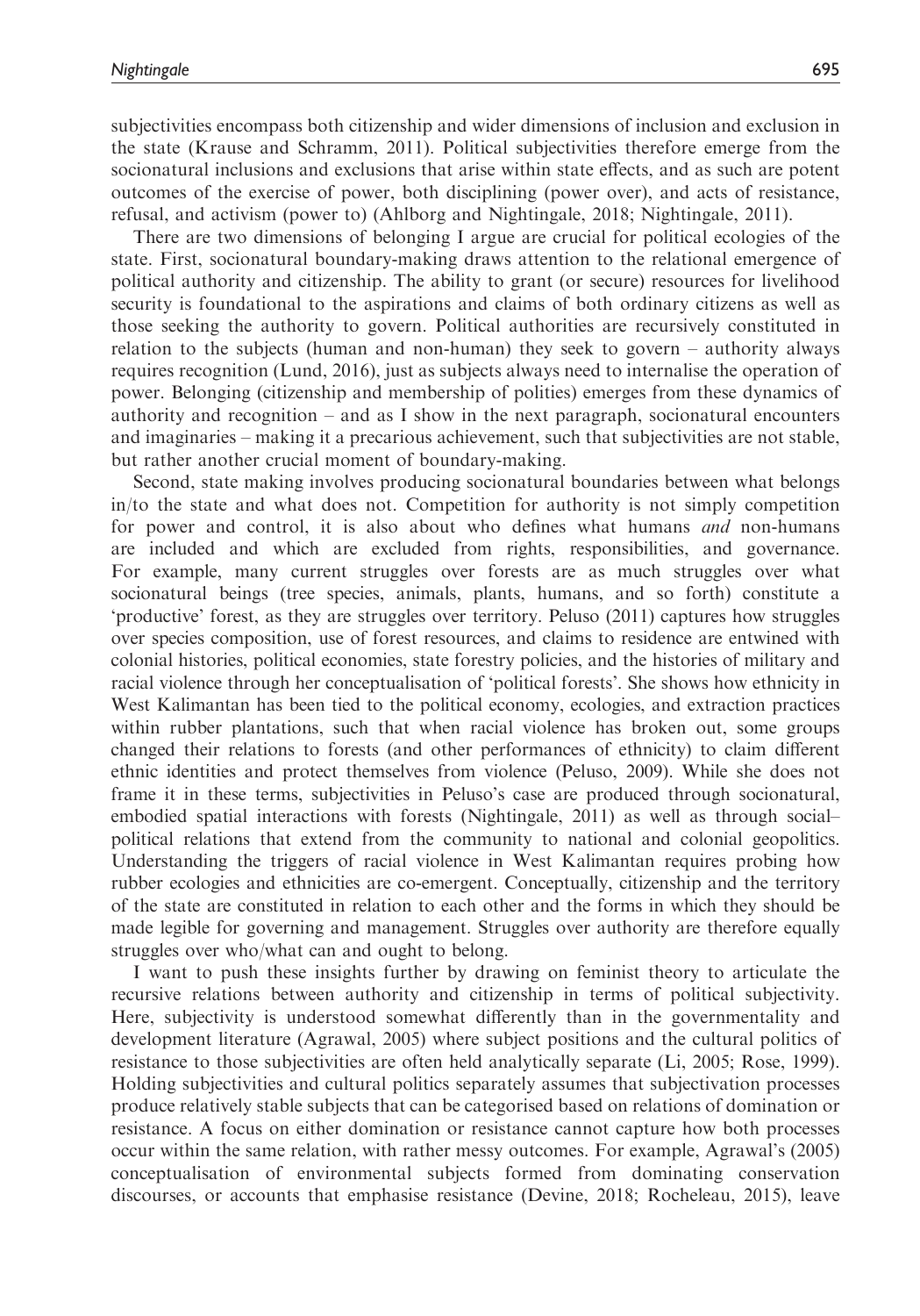little room for people to perform multiple, contradictory subjectivities. In contrast, by theorising agency and recognition to emerge from subjection to power, a performative framing of political subjectivity allows for subjectivities to be dynamic and multiple, changing as power and belonging are exercised (Ahlborg, 2017), and as people move through the political–socionatural contexts of everyday life (Ahlborg and Nightingale, 2018; Nightingale, 2013). In this formulation, it is possible for people to simultaneously accept and refuse the knowledges, discourses, relations, and practices that attempt to create particular state–subject boundaries. As such, belonging is a dynamic boundarymaking process, one that is inseparable from the exercise of power and the socionatural relations through which subjectivities emerge.

For political ecologies of the state, these insights mean that the micro-politics of the everyday cannot be separated from larger level assertions of sovereignty and public authority and the circulation of capital. Gender, race, caste, and other intersectional subjectivities are not only crucial in terms of shaping access to, control over, and distribution of resources (Rocheleau et al., 1996), but they are also re-inscribed by struggles over authority, recognition, citizenship, and belonging (Elmhirst, 2011; Harris, 2009; Nightingale, 2017). Inclusions and exclusions in governance and everyday resource use are not only justice questions, they also point to the basis of authority making. Struggles over recognition link scales of governing and in doing so, reframe the basis of claims to authority and belonging. It is through these boundary-making practices that the possibilities for social change lie as people adhere to or violate resource governance rules, recognise or refuse authority, make claims to rights and belonging, and struggles over political subjectivities and authority are inscribed within the landscape.

Taken together, these three boundary-making practices lay a foundation for an emergent and empirically grounded conceptualisation of the state. Far more than a backdrop upon which global processes meet local struggles to shape resource politics, asking questions through my socioenvironmental state framework helps to show the processes wherein current struggles and boundary-makings shape the possibilities of socioenvironmental futures. By conceiving of the state as a socionatural becoming, the state emerges conceptually and empirically as an ongoing contested domain, one that is not only governing, but is also constitutive of the kinds of political and environmental challenges the era of climate change and the Anthropocene throw up.

I now turn to Nepal, a place I know best as an empirical researcher. A full reading of forestry governance through the socioenvironmental state framework is the subject of a book length treatment; here my goal is to partially illustrate how the conceptualisation offers fresh insights. The case is based on extended mixed methods fieldwork in six districts collected in 1993–1994, 1997, 1999, and annual fieldwork (1–2 months each) since 2005. The majority of the fieldwork was conducted by the author in Nepali language working with Nepali research associates. Unless otherwise specified, the empirical material has been collected through qualitative interviews at local and central levels, ethnography, and observation. Some of the forest ecological data were collected through aerial photo interpretation and vegetation inventory, including coring of canopy trees to determine age and see past fire events.

## Nepal

## Background

Nepal has been targeted as a hot spot of environmental change due to predictions of temperature increases and the importance of Himalayan glaciers for river systems across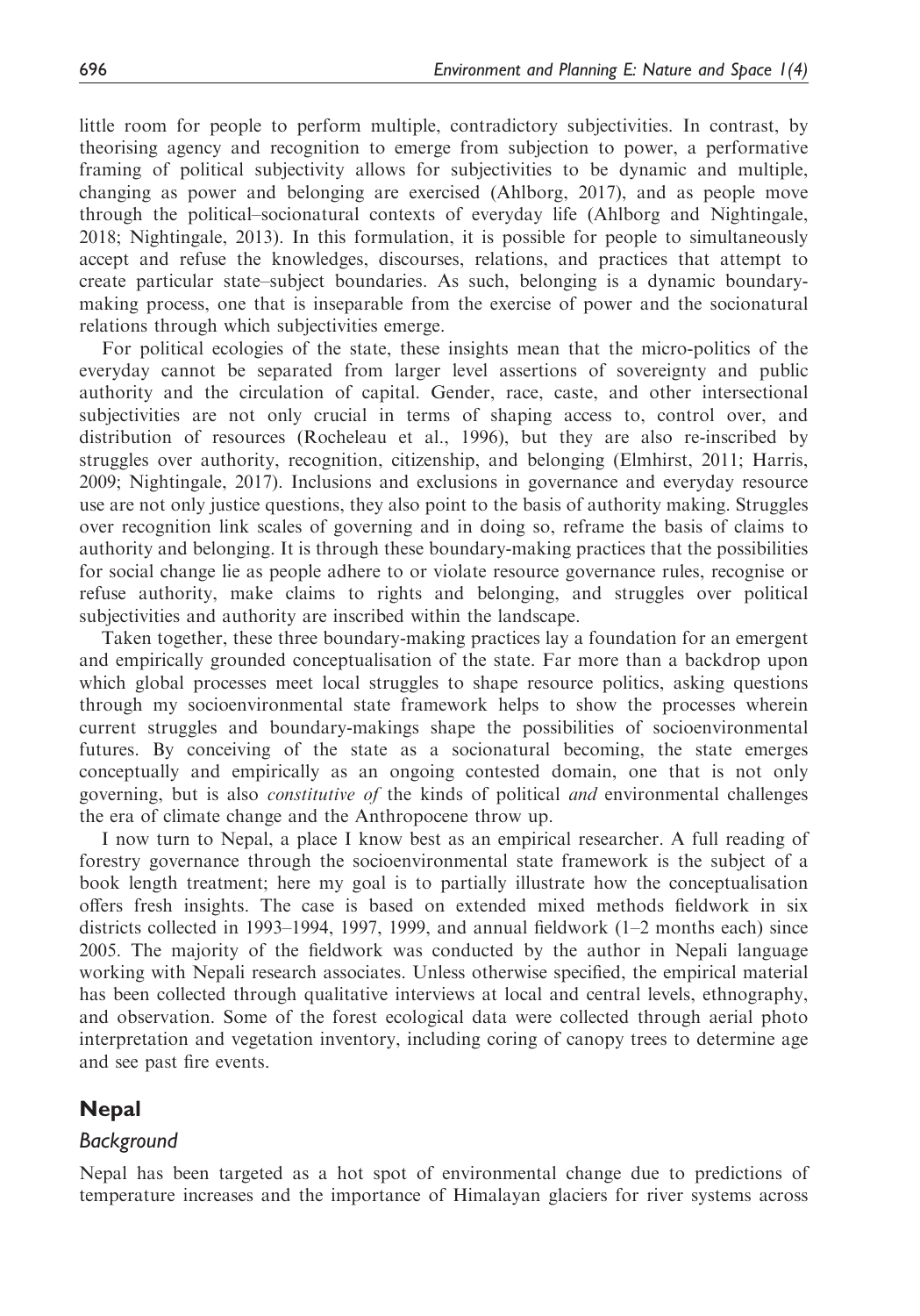Asia (Regmi, 2009). Its political history since 1950 has been characterised as a 'permanent transition' and 'ad hoc' (Baral, 1977 (2006); Byrne, 2018). Four major junctures provide points of reference for the current analysis.

First, in 1950 the ruling Rana oligarchy was overthrown by the king with support from an alliance of political parties who insisted on land reform as a condition of their involvement. This democratic experiment was short lived, and in 1956 the king declared absolute rule and established the so-called democratic 'partyless' Panchayat system (Burghart, 1996). From the late 1950s to 1990, stateness took on a new face as the monarchy established the civil service and a network of government offices across the country, along with appointed local Panchayat leaders. In contrast, under the Ranas, public authority was exercised through networks of headmen, authorised to maintain rule and collect taxes in their appointed territories (Regmi, 1988); now the king relied more on his civil service to exercise political authority.

In 1990, after decades of political unrest, underground political parties staged a popular 'People's Movement' that instated multiparty democracy and relegated the king to a limited political role. Competition for political authority was rife amongst the three main political parties after 1990 and took a violent turn when part of the Maoist party launched a bloody 'People's War' in 1996 (Hutt, 2004). The king took advantage of the civil war to claim executive powers, dissolving parliament in 2004 (thus eliminating all local level elected officials – leaving civil servants to take on their roles) (Gellner and Hachhethu, 2008).

Another People's Movement in 2006 ended the civil war, overthrew the monarchy entirely, and established a federal democracy. Since 2006, violence, competition amongst the political parties, and bureaucratic uncertainty have been the norm. In 2015, the Constitution was adopted amidst protests from groups whose rights were marginalised in the final draft (Nightingale et al., 2018). In 2017, local elections were held for the first time in nearly 20 years, creating a new jurisdictional logic to the government. In the narrative that follows, I work through this history to show how new insights about forest governance and the state emerge when addressing the questions: (i) what are the terrains of struggle?; (ii) what new authorities, resources, and subjectivities emerge?; and (iii) how are micro-politics creating new, larger scale terrains of struggle and vice versa?

## Forest governance and state boundaries before 1990: New terrains of struggle

The relationship between forests and public authority has a long history in Nepal (Regmi, 1988), but while most accounts are descriptive about changing policies, viewing forestry through the socioenvironmental state lens reveals how control over the extraction of forest resources was crucial to the assertion of stateness. Forests have been enrolled in new forms of rule, generating new authorities, resources, and subjectivities that have been emergent with wider scale politics and ecologies. I begin here by showing how the establishment of the government Forest Department in 1960 created new terrains of struggle. Promising distribution of forested lands to land-poor farmers and, on the advice of international donor agencies seeking influence in the region to counterbalance communist China and recently independent India, the king nationalised forest lands in 1957.

Forests underwent significant socioecological changes during the Panchayat that opened up possibilities for the radical social and political change witnessed with the 1990 democratic revolution. Local headmen under the Ranas were given control over forests. Recognition of their authority took the form of offerings of food and alcohol in exchange for use of vital forest products (Nightingale, 2003). After nationalisation, some people reacted by overharvesting (Messerschmidt, 1987), believing that their forests had been taken away; an act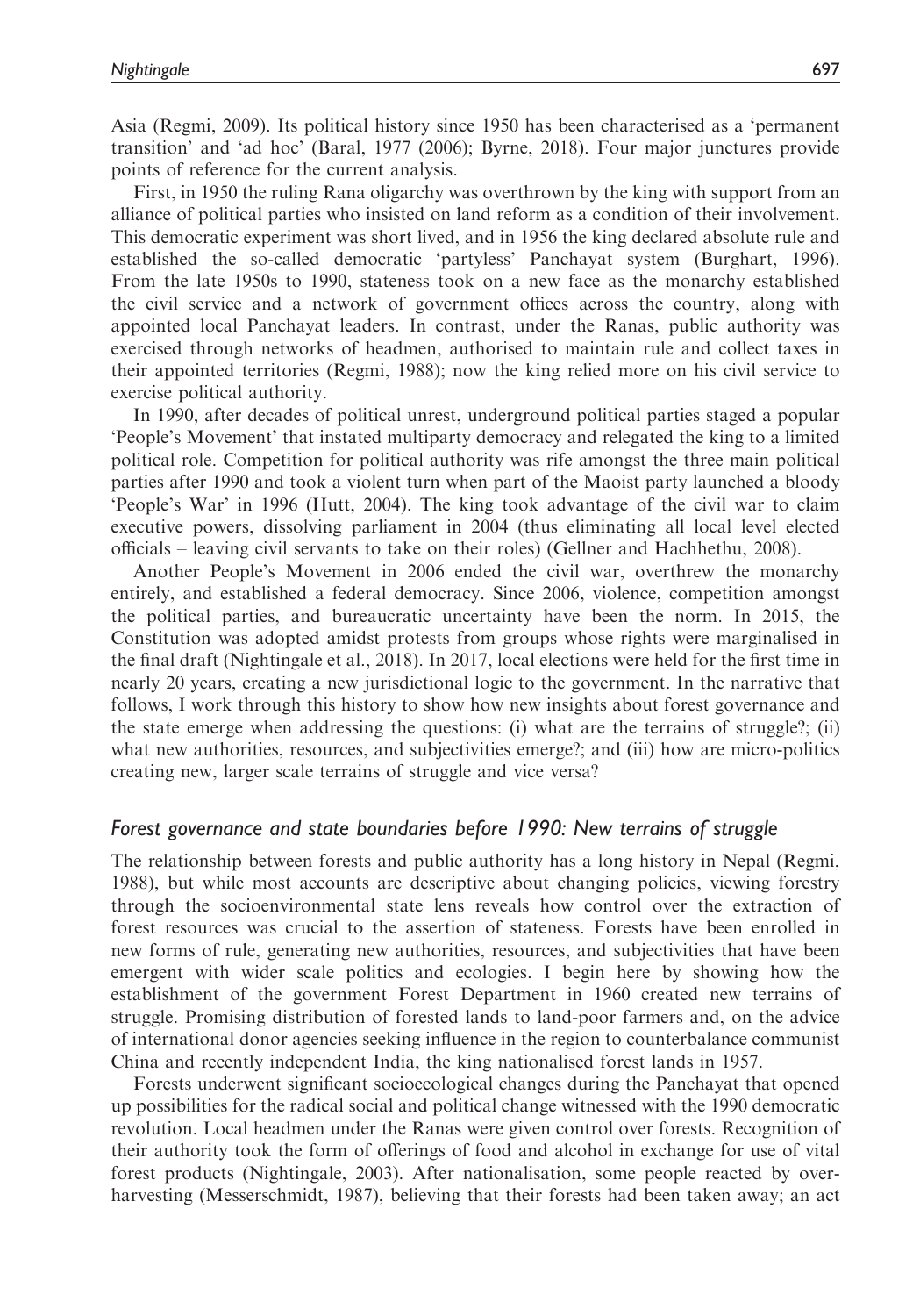I would characterise as both acknowledgement and refusal of the king's and Forest Department's authority. In other places, forest degradation is attributed to overtaxation by headmen during the Rana rule, and forest cover improved after nationalisation as taxation rates declined (Mahat et al., 1986). In both scenarios, forests were deeply bound up in state boundary-making practices and the exercise of power. Forests were one of the territories within which what belonged to the state – and whether that meant local people had access or not – were struggled over as the Forest Department sought to assert its authority over that of local headmen, and forest resources declined or improved as governance shifted. Attempts to transform governance by the civil service were uneven at best. Oral accounts indicate local headmen relinquished their control over forests to newly established District Forest Offices as late as the 1980s in some places.

In the 1980s, forests again created new terrains for struggle of public authority, generated by ecological conditions and protests of the monarchy's absolute rule. International alarm over degradation of Himalayan slopes led to widespread plantation efforts across the Middle  $Hills<sup>9</sup>$  (Metz, 2010). New forms of state–society boundaries emerged as government forest officers attempted to fence, plant trees, and exclude local villagers from using forest resources in what were now called Panchayat forests, a symbolic acknowledgement of their embeddedness in village livelihoods. This change in nomenclature (from government to Panchayat<sup>10</sup>) signalled the ongoing struggle over authority to govern resources necessary for everyday life in rural Nepal. On the one hand, the monarchy and Forest Department were loath to relinquish their dominion over forest governance, and on the other hand, they acknowledged that they could not adequately control dispersed populations of users (and thus the ecological conditions they desired).

Donors collaborated with the government to establish projects, placing field staff and offices in districts to help manage activities (Gilmour and Fisher, 1991). The involvement of donors in grassroots projects marked the beginning of the donor's own (unstated claims) to governing nature for the global common good. During this time, the Forest Department expanded its network of offices around the country with a strong emphasis on promoting scientific forestry and employing more rangers (a new civil service job and subjectivity) to enforce harvesting restrictions. State–society boundaries emerged around the civil service; government officers were distinguished from local residents by their uniforms, rural offices, moving them regularly to prevent them from 'going native', and giving them policing powers in forested territories. Access to and control over forests distinguished civil servants from ordinary citizens, local residents from migrants, and state versus village lands. Under the Ranas, in contrast, dispersed networks of elites exercised power through patronage relations (Baral, 1977 (2006); Regmi, 1988). While patronage certainly did not disappear (and in many respects continues to be an important basis of public authority today; Dahal, 2008), the king initially tried to establish his rule based on national control, enforced by his burgeoning civil service and police force.

Recognition of these new forms of public authority was slow in coming. Local people refused national (and donor) control by violating plantations. It was only after research showed that ecological reasons could not adequately explain plantation failures, that the sabotage of them by local people became evident (Gilmour and Fisher, 1991). Donor projects, in collaboration with some of the District Forest Offices, responded by including local elites in plantation decision-making, a process of renegotiating state–society–nature boundary-making that profoundly transformed socionatures as the projects matured throughout the 1990s. Many elites had been former headmen who had seen their statelike authority slowly erode (their role in collecting taxes was eliminated much later than their control over forests). Panchayat forestry engaged them now as 'local people', placing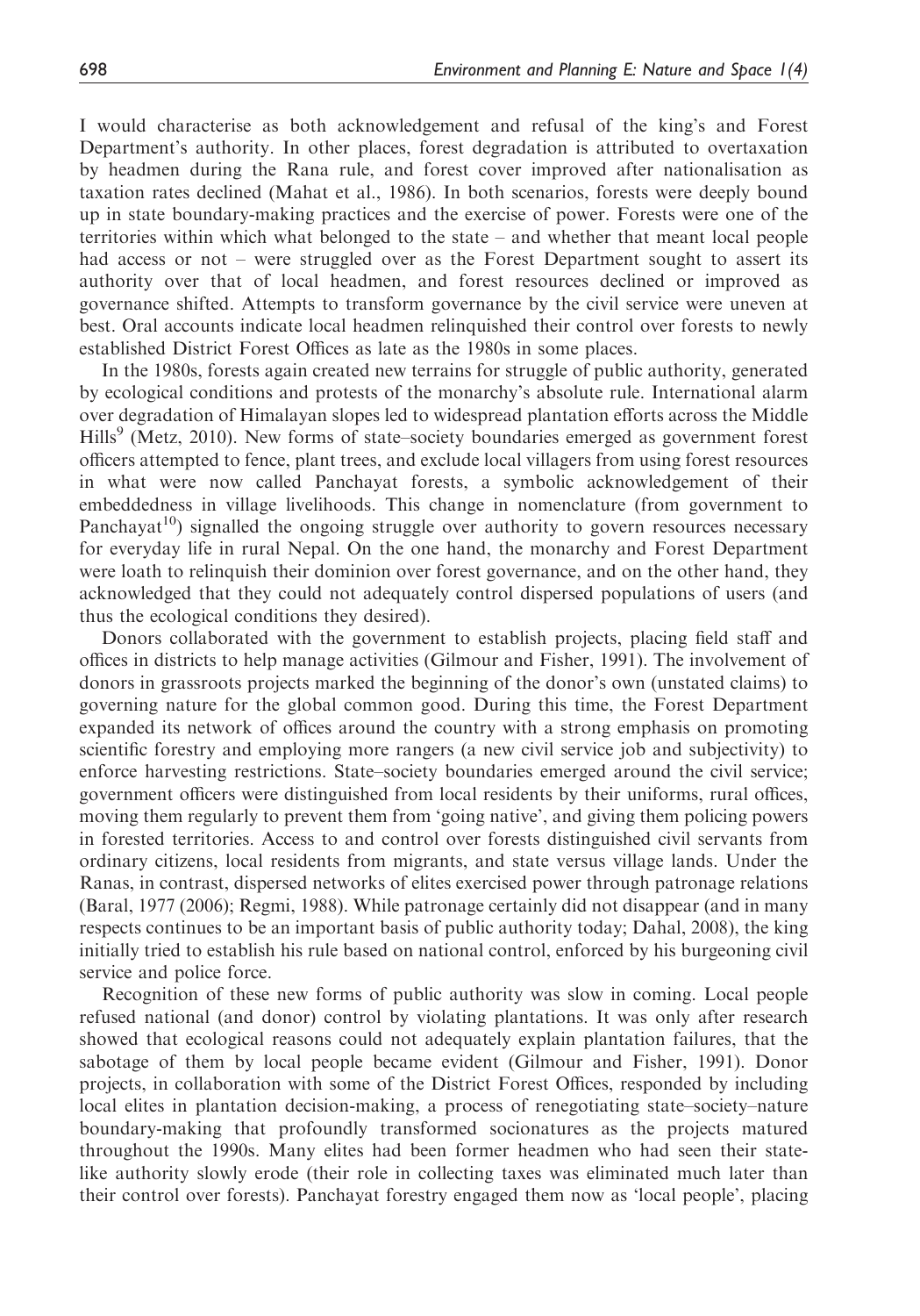them firmly within 'society'. Local elites reacted to shifts in their subjectivity by transforming ecologies to assert authority both by encouraging local people to sabotage plantations, and by their later commitments to ensuring plantations succeeded.

In this way, viewing forestry through the socioenvironmental state lens reveals how efforts at controlling and improving nature were deeply entangled in ongoing struggles over authority at the grassroots in Nepal. New forms of belonging emerged that both cemented the state boundary at the 'local user' (a new subjectivity)–'Forest Department' interface and laid a foundation for later claims to shared governance of forests. Changing the trajectory of forest cover change required dynamic realignments of political power at all levels, serving to create new boundaries between the state and society, ones that both served to include the civil service in the state and exclude local elites, but that also began a process of dispersing public authority to local people.

## Community forestry (CF) and new state boundaries: Links between micro and macro socionatural politics

By the late 1980s, struggles over authority and belonging in Panchayat forestry triggered the reinvention of the programme as CF. CF partially displaced authority to govern forests from the Forest Department to local resource users in an effort to balance protection with livelihood needs (GON/MFSC, 1995). The government retained ownership of the land, but extraction rights and responsibility for enforcing rules were given to village committees, working closely with Forest Office rangers and usually donor projects. This arrangement – written into policy in the Master Plan for the Forest Sector 1988 and adopted as law under the 1993(1996) Forest Act (GON/MFSC, 1995) – was the outcome of dynamic and iterative struggles between 1984 and 1995 that were waged within forests, District Forest Offices, and national-level negotiations. Forest ecologies were not only the terrain of these struggles, they also facilitated them and transformed them as a result. Most plantations were monocultures of blue pine (Pinus wallichiana), in part because P. wallichiana regenerates easily, and in part because timber production was prioritised rather than multi-use. Pines provide timber and leaf litter, but cannot be used for fodder, unlike hardwood species, and are therefore of more limited use to local users. Forest ecologies transformed as plantations took root – or failed to flourish – and the extent to which local people invested in CF activities. Many local users were sufficiently subjected by the new programmes and discourses of 'Nepal's wealth is her green forests', that state and citizen promoters of CF activities burgeoned across the Middle Hills. CF was significantly expanded after the 1990 democratic revolution, and today over 18,000 user-groups are spread across the country.

While drawing out the uncontrollability and unpredictability of socionatural change here is not easy (in part because forests change relatively slowly without major disturbances like fire or clear cutting), unexpected changes in species composition, rights to certain resources, and the composition of management committees, entangled in stochastic, relational becomings to shape the trajectory of forest and political change at the grassroots. Conceptually, focusing on society–nature boundaries reveals how CF created new forms of inclusion and exclusion. Many early projects succeeded in reforesting denuded slopes without plantations because blue pines and other disturbance species self-regenerate when grazing pressure is controlled. Today stands of blue pines are still prominent in some parts of the Middle Hills. These stands significantly changed the possibilities for future transformations. Pine needles are acidic, changing soils, and inhibiting the growth of hardwood, deciduous species which are also endemic to Nepal (Stainton, 1972). Attempts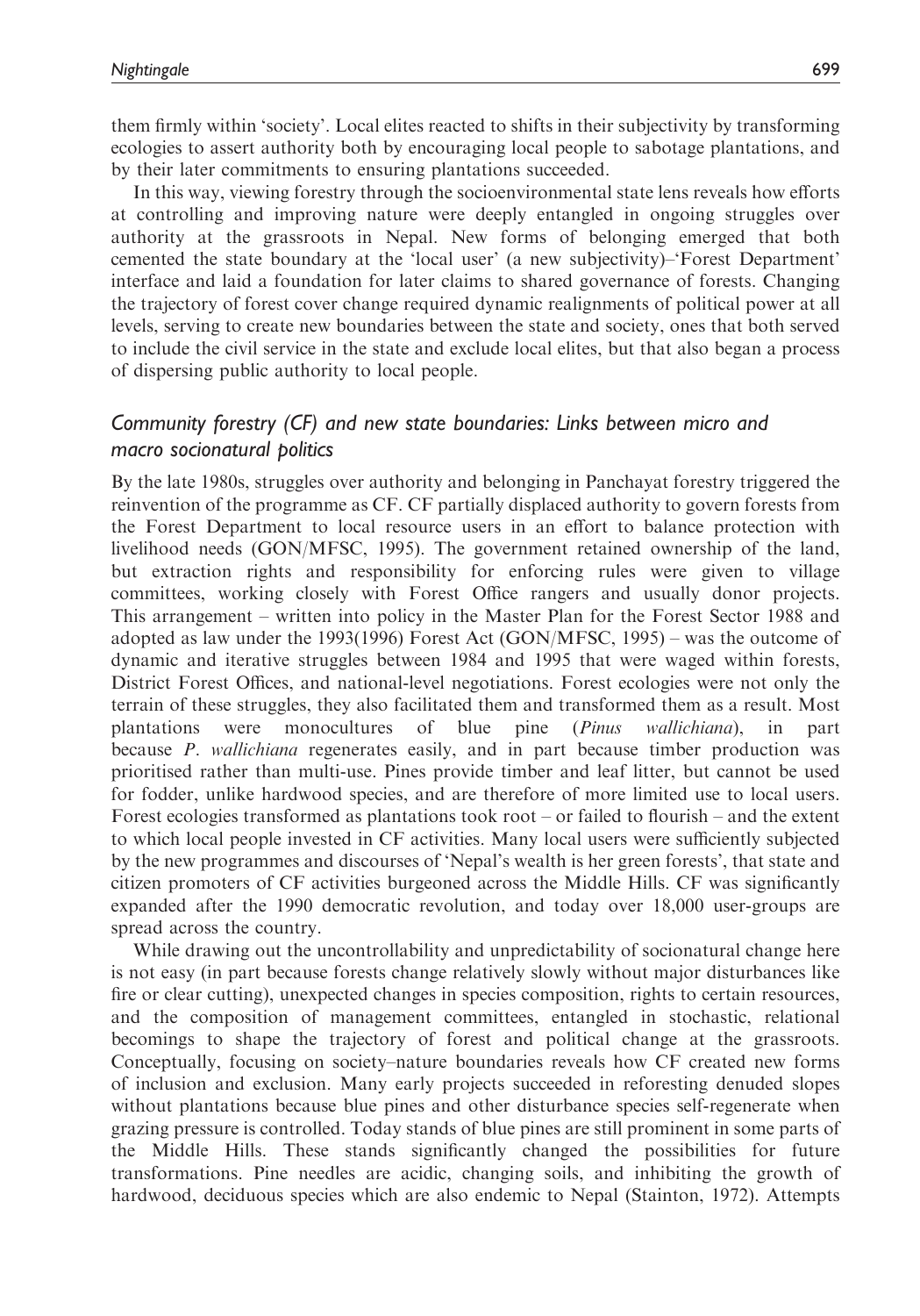at planting deciduous species were far less successful than pines, especially oaks which are desired for tool making, fodder, and firewood. Thus, the narrow focus on growing trees for 'improvement' had unexpected ecological effects.

Struggles over belonging and socionatures are paramount in a socioenvironmental state reading of CF. Forest ecologies were recursively embedded within struggles over subjectivity and authority between the Forest Department, donor projects, local elites (who usually controlled committees), and ordinary resource users. Problems with compliance to rules, and the active involvement of donors, pushed the programme to include a focus on fulfilling people's basic needs and involving them in management committees. Rules were oriented around two important boundary-making practices: (i) delimiting user-group members from other nearby residents (citizen–subject boundaries) and (ii) establishing rules over resource extraction that curtailed the practice, intensity, or timing of traditional forest uses (society– nature boundaries). Some local users exercised power by actively resisting curtailment of their extraction rights (while others championed them). My own fieldwork indicates that people whose livelihoods were the most precarious (usually Dalit families, some women) were most likely to violate harvesting regulations (Nightingale, 2005). The CF user-group's and Forest Department's authority were continually challenged and recognised as disputes were waged both within the forest and committee meetings, and everyday practices slowly changed the ecology of the forest and availability of desired resources. In these ways, the initial attempts at static, centralised control of forests failed, and it was only when new actors claimed enough space to demand a stake in management that more dynamic forms of state governing could emerge.

These socionatural struggles over belonging were successful in reshaping the goals of CF to be oriented more towards inclusion, equitable distribution of resources, and capacity building for local committees, rather than reforestation alone. Throughout the 1990s, encouraged by donor activities and Maoist activism, demands for inclusion in decision-making executive committees increased from people on the basis marginalised subjectivities – women, ethnic groups, and Dalits. And as these groups articulated their rights more forcefully, new management priorities for the promotion of fodder and non-timber species emerged, although the focus on timber remains an important socionatural boundary struggle in CF user-groups today. Together, these struggles and transformations have resulted in significant increase in forest cover across Nepal but also more recently, new forms of non-timber market development and illegal extraction (Paudel, 2016).

Enmeshed with these transformations in socionatural trajectories at the grassroots, the micro-politics of CF contributed to national-level state boundary-making effects. After 1990 and the establishment of multiparty democracy, newly authorised national politicians were keen to show their support for democratic control over resources at sub-national levels by backing CF. Around the same time, donor projects funded the development of a national network of CF user-groups in an effort to facilitate shared learning around forest governance. What donors and the government did not anticipate was that this network, FECOFUN, would emerge as a powerful competitor for public authority and act as a mouthpiece for 'civil society'<sup>11</sup> demands for rights and distributive justice. FECOFUN advocated on the basis that they were *not* the state and has been celebrated for opening up the terrain of political authority in Nepal as a result (Ojha, 2009). Viewing FECOFUN through my socioenvironmental state lens, however, also points to the way these struggles over authority asserted new emancipatory subjectivities ('CF user-group member', 'women leaders', 'FECOFUN member') and struggles for inclusion at multiple scales that expanded notions of citizenship. New boundaries between the state and society emerged as potent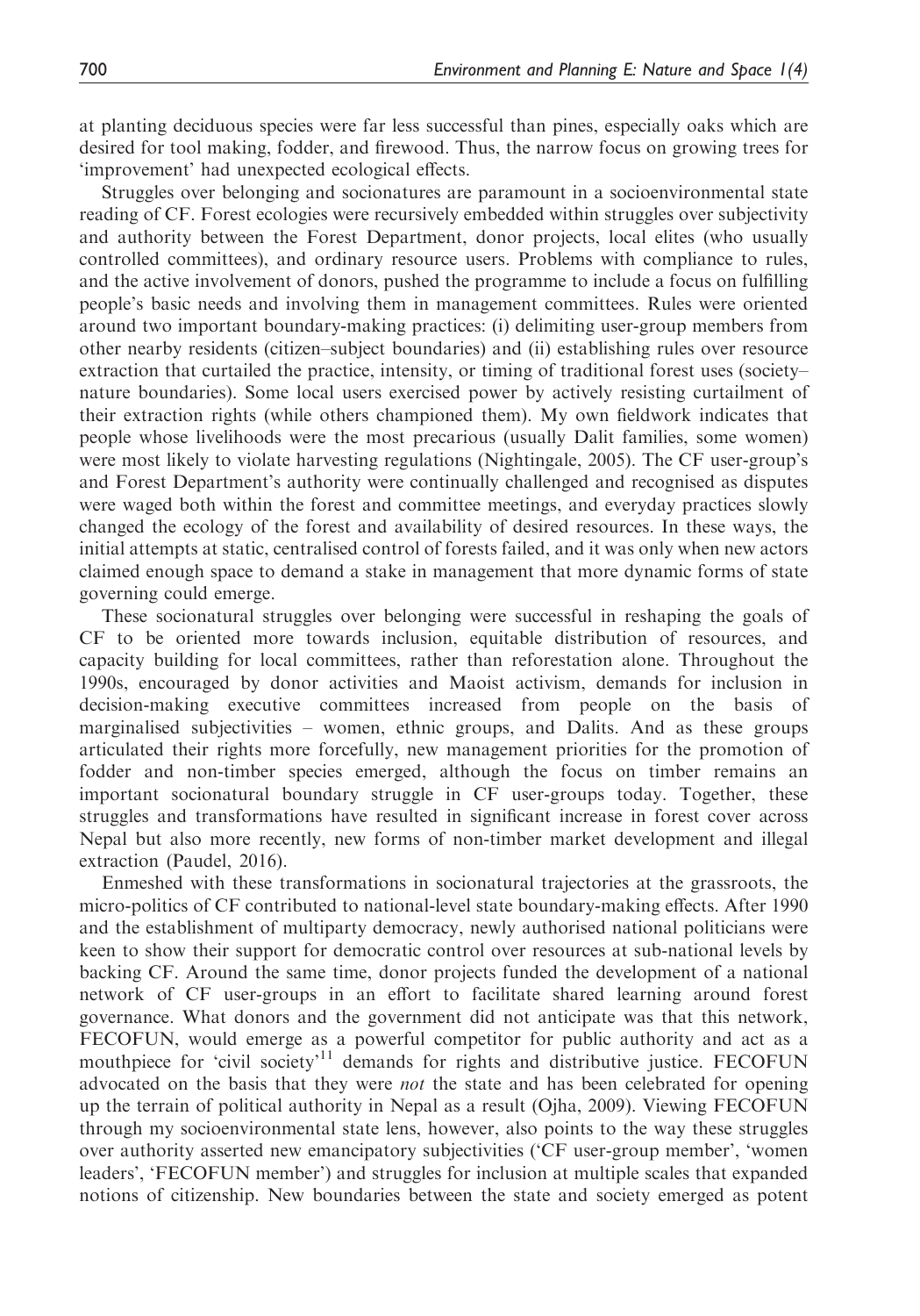claims to sharing governance, speaking for the people, and promotion of democratic practices became the hallmarks of FECOFUN's claims to authority.

Political subjectivities emerged that further complicated state–society–nature citizen boundaries. Grassroots public authority became closely linked to the abilities of usergroup leaders to mitigate disputes, enforce rules, and liaise with Forest Department officials. This kind of exercise of power (and corresponding subjectivities) marked a distinct departure from the past when headman governed through fear, extraction of surplus labour, and absolute authority. In the era of inclusion, the most effective CF leaders exercised public authority in part by taking account of user-group members' diverse needs, improving forest ecologies, and engaging in national networking through FECOFUN. Furthermore, belonging to a user-group provided an important neutral political subjectivity in contexts where political party membership would otherwise serve to polarise people; this was particularly important during the civil war (Nightingale and Sharma, 2014). Regardless of how effective they were, CF user-groups became so embedded within village life that people do not considered them part of the state, even though without Forest Department consent, CF user-groups would be unable to officially operate. This is in contrast to forest user-groups that have been established in Protected Areas where interviews indicate that villagers even 20 years later still consider the user committees part of the Protected Area activities rather than a village institution.

## Re-imaginations of political authority: Possibilities for transformative change

The struggles over authority and political subjectivities within CF re-imagined political authority within Nepal and created powerful rallying points in the recent political changes. The transformation of Panchayat forestry from a project to grow trees to the social forestry emphasis in CF resulted in new forms of belonging both locally and nationally with corresponding political subjectivities and terrains upon which authorities arose and were contested. The 2006 revolution was accomplished under a mandate of 'distributive justice' and a clear understanding by a wide cross section of Nepali society that 'justice' can only be accomplished by gender and caste equality and the provision of public services (Ojha, 2009). FECOFUN was a potent focal point for the exercise of new political subjectivities at the local, regional, and national levels throughout the 1990s and 2000s, and successfully asserted its claims to public authority by demanding involvement in discussions over the new Forest Strategy in 2012 and other aspects of federal restructuring after 2006 (Ojha et al., 2016). FECOFUN continues to be widely recognised for its authority to speak for local level village users by international donor projects and its leaders are regularly invited to international climate negotiations to represent Nepali, non-state interests, for example. The activities of FECOFUN and CF projects, combined with the ability of forests to grow, contributed to new political subjectivities and a different basis for belonging in Nepal that have powerfully contested the legacies of autocratic rule (Ojha, 2013) and radically transformed state–society boundaries.

This tale of political and ecological transformation, emancipatory subjectivities, and new state–society boundaries must be tempered by a reading that explores how CF produces inclusions and exclusions. CF fosters political subjectivities based on particular ideas of equity, participation, and self-regulation which are not simply emancipatory, but rather are mobilised by a variety of actors to exercise authority. CF user-groups are formed on the basis of spatial proximity to forestlands and historical land use claims, and many groups are dominated by higher-caste, higher-class people. The poorest of the poor (most often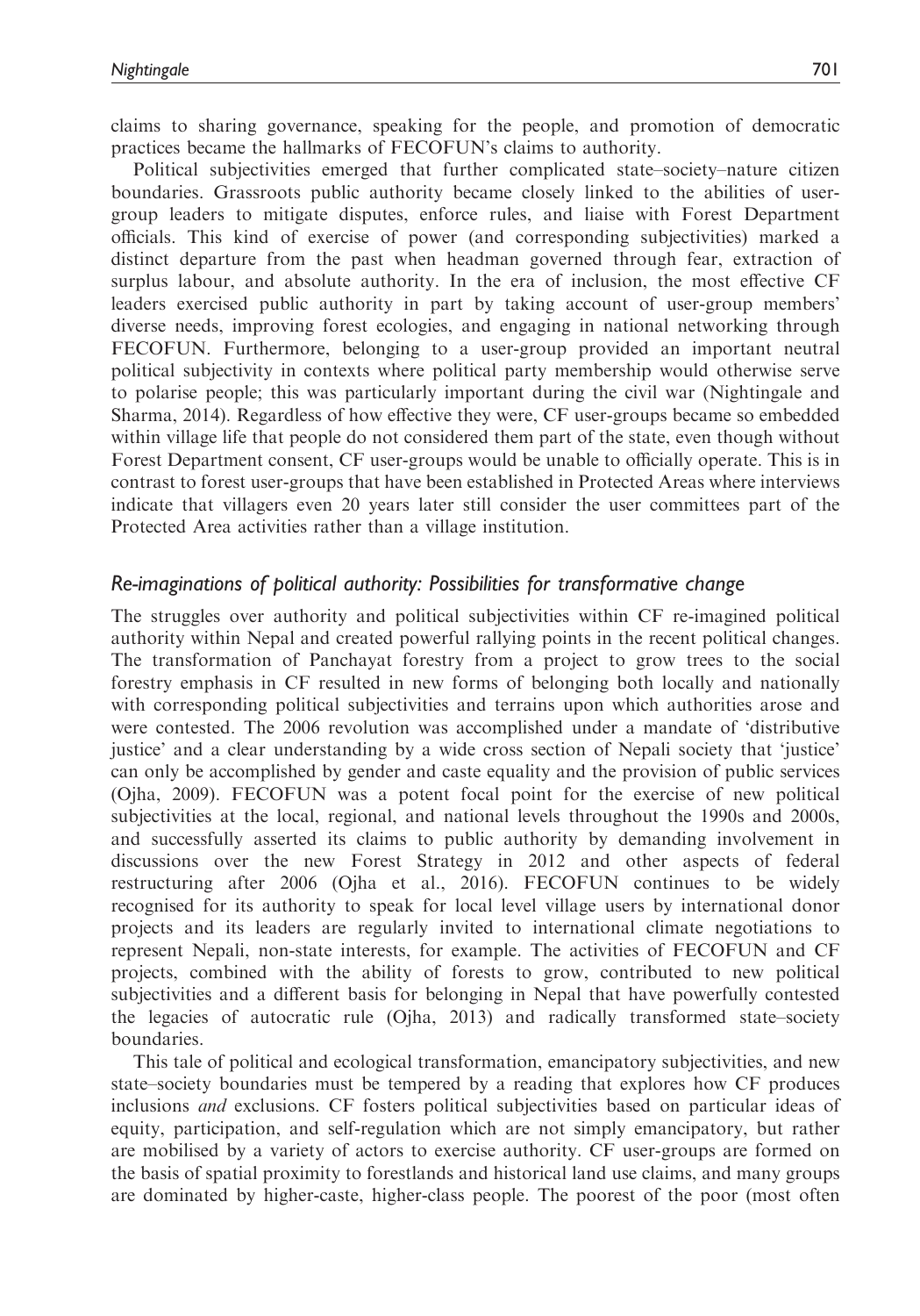Dalits), are excluded from user-groups or marginalised when they are included (Neupane, 2003; Thoms, 2008). Attending to state–society–citizen boundary-making process, these disparate claims can be seen as struggles over belonging. On the ground, these processes are hashed out within forests and user-group committees by cutting trees, harvesting out of turn or from others' forests, asserting management priorities, and demanding user-group executive committee leadership positions.

The successes of CF have been to reforest many parts of Nepal, empower new kinds of political leaders (women, marginalised ethnicities, people from non-elite families), and to reclaim forests as the economic basis of village livelihoods (rather than state accumulation). Its failures have almost direct corollaries: CF forests have become sites of illegal timber and gravel harvesting by unholy alliances of CF executive committees, contractors, political party and civil society leaders, and government staff (Nightingale et al., 2018). Many of Nepal's most marginalised people are either not included in CF user-groups because they are landless, excluded from executive committees on the basis that they lack 'capacity', or are unable to exclude other users from their forests because of their marginal subjectivities. And the government has not given up its ongoing attempts at reasserting centralised control over forests (Sunam et al., 2010). Therefore to assume that CF has simply resulted in the transplantation of 'conservation subjects' (Agrawal, 2005) and 'good governance' into the hills of Nepal fails to recognise the unpredictable qualities of the political subjectivities and ecological changes that have emerged through struggles over authority, belonging, and socionatures within CF.

### Climate change and political authority

I want to finish my reading of forestry and socioenvironmental state transformation by briefly exploring the state boundary-making processes emanating from climate change programmes. The development of formal climate change policies and plans (National Adaptation Plan of Action, Reducing Emissions from Deforestation and Degradation  $(REDD+)$ , etc.) was facilitated by international consultants, but most were delayed by the political transition (Nightingale, 2017; Ojha et al., 2015). Deliberately kept 'apolitical' and claiming cross cutting relevance, climate change efforts brought political leaders and civil servants from different sectors together with important civil society leaders, notably FECOFUN, into multi-stakeholder platforms when new policies and programmes were devised. The REDD+ programme, designed to pay poor countries to sequester carbon and achieve wider development, poverty alleviation, and adaptation goals, was one of the first.<sup>12</sup>

In a context where competition for authority was vociferous at all levels in Nepal (Byrne and Shrestha, 2014), REDD+ assembled a national 'REDD Cell' to debate different mechanisms of benefit sharing. Government Village Development Committees were bypassed in favour of CF user-groups as the preferable local implementing institution because of political instability within the former (Khatri et al., 2018). REDD+ programmes, through FECOFUN facilitators, created management groups that encompassed up to 12 CF user-groups to measure carbon and impose new harvesting restrictions on targeted forests. Through the programme, CF groups are given more responsibility and access to new forms of resources (payments for carbon), while simultaneously their management goals are subsumed to national and international level priorities and oversight. These new rights and responsibilities are not politically neutral. Rather, REDD+ user-groups became sites for struggles over authority and new political subjectivities as people became 'carbon managers', CF user-groups became accountable to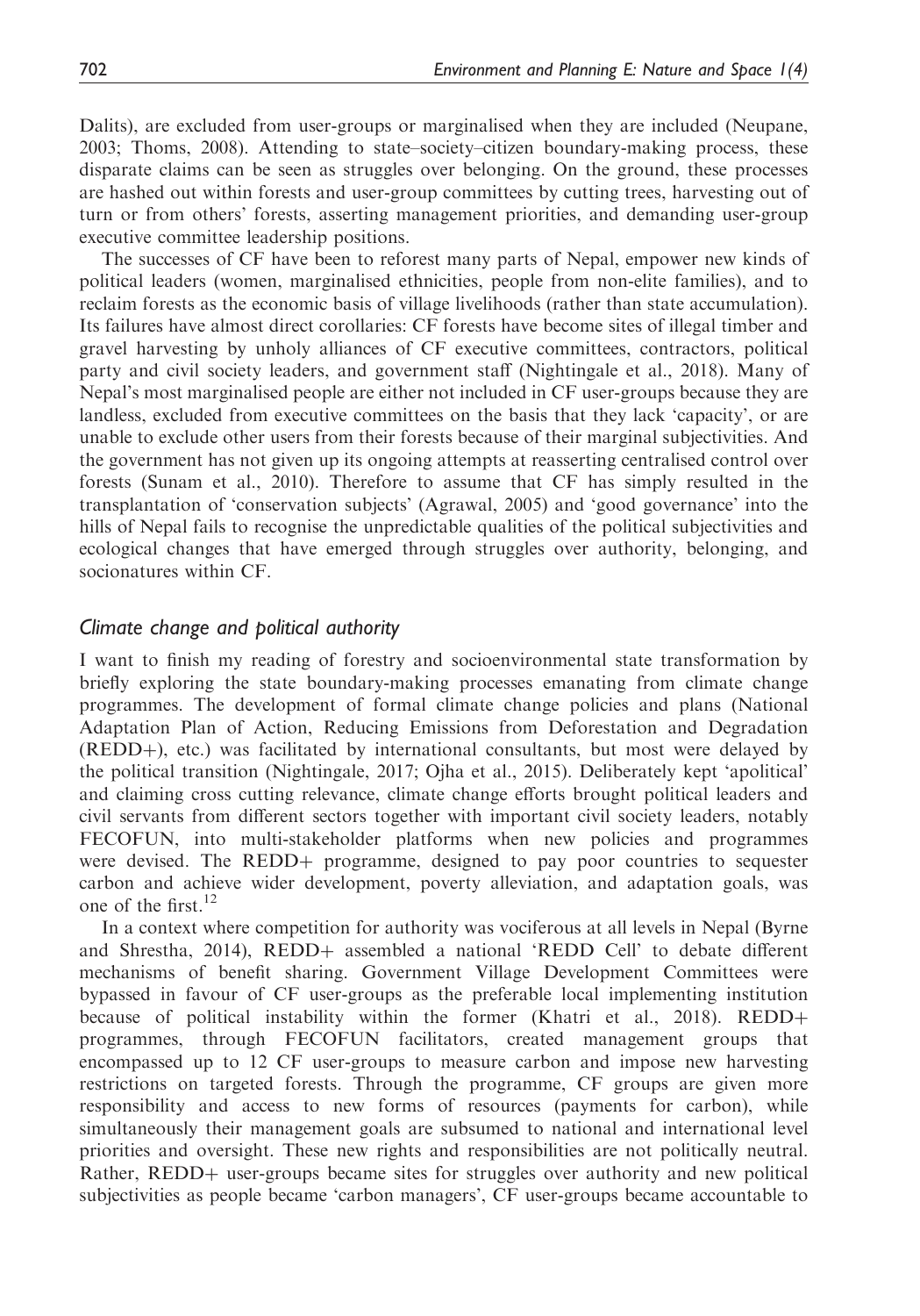audits originating from outside their own committees and management plans, and  $REDD+$ executive committee members gained political authority over that of CF leaders. Nationally, the goals of the REDD cell were to decentralise benefit sharing from REDD+ payments, but these goals were transformed into political party and other leadership struggles within the cell and within grassroots committees. These terrains of struggle have partially eroded the sense of ownership and interdependence between people and forests fostered under CF (Khatri et al., 2018).

Viewing these changes in the scale and focus of forest governance through the socioenvironmental state framework helps reveal boundary-making processes that might otherwise be less visible.  $REDD+$  projects have undermined demands for inclusion in  $CF$ by more marginalised members of Nepali society (micro-politics) (Ahlborg and Nightingale, 2012; Khatri et al., 2018) and given the Forest Department new justification for recentralising forestry governance. Local level users are now sandwiched between international carbon targets, Forest Department aspirations of centralised control, newly (2017) elected local governments keen to control forests as a political and economic basis for public authority, and rapidly changing ecological qualities. Into this mix are dynamic changes in livelihood strategies that have shifted people's use of forests and commitment to voluntary collective management, and rapidly changing terms of engagement by international donors. Concomitantly, climate change has rather abruptly disappeared as a national development priority issue. Local Adaptation Plans of Action (LAPA) that were poised for implementation in 2014 were shelved due to the 2015 earthquakes and the 2017 elections. LAPA projects are on hold until new actors within Nepal's changing and increasingly kaleidoscopic landscape of public authority decide to seize them as an important agenda (or to eliminate them altogether). Meanwhile, changes in temperature, rainfall, timing of the monsoon, and receding of glaciers proceed apace, seemingly undisturbed by the struggles over authorities, subjectivities, and ecologies happening within Nepal.

On their own, each one of these changes transforms the exercise of power; repositions people in relation to user-groups and their resources; and generates new rights, responsibilities, and ecologies. Together, they signal a volatile terrain of struggle, wherein earlier successes at re-imagining more democratic political authority over forests are being renegotiated. Attempts at political neutrality and multi-stakeholder inclusion serve to mask the magnitude of these negotiations. External observers believe climate change poses the greatest risk to Nepal, whereas I would argue that my analysis points to these socionatural entanglements and boundary-making processes as the greatest risks for Nepalis. It is unclear what trajectory these struggles, new subjectivities, and socionatures are on, but understanding Nepal's environmental challenges requires exploring these emergent boundaries. The drivers of change are not simply political, nor are they simply biophysical. Rather, socioenvironmental boundary-making processes are shaping who governs change and with what consequences for inclusion, exclusions, and state transformation.

# Conclusion

In this paper, I posed three crucial questions in the face of rapid rate socioenvironmental change: who becomes authorised to govern change, who is required to make changes on the ground, and what subjectivities and pathways emerge? At the moment, most environmental change efforts are focused on prediction and management. The socioenvironmental state conceptualisation takes another tack to tackle the inherent unpredictability and uncertainties that suggest more dynamic approaches to change are required. I have argued that it is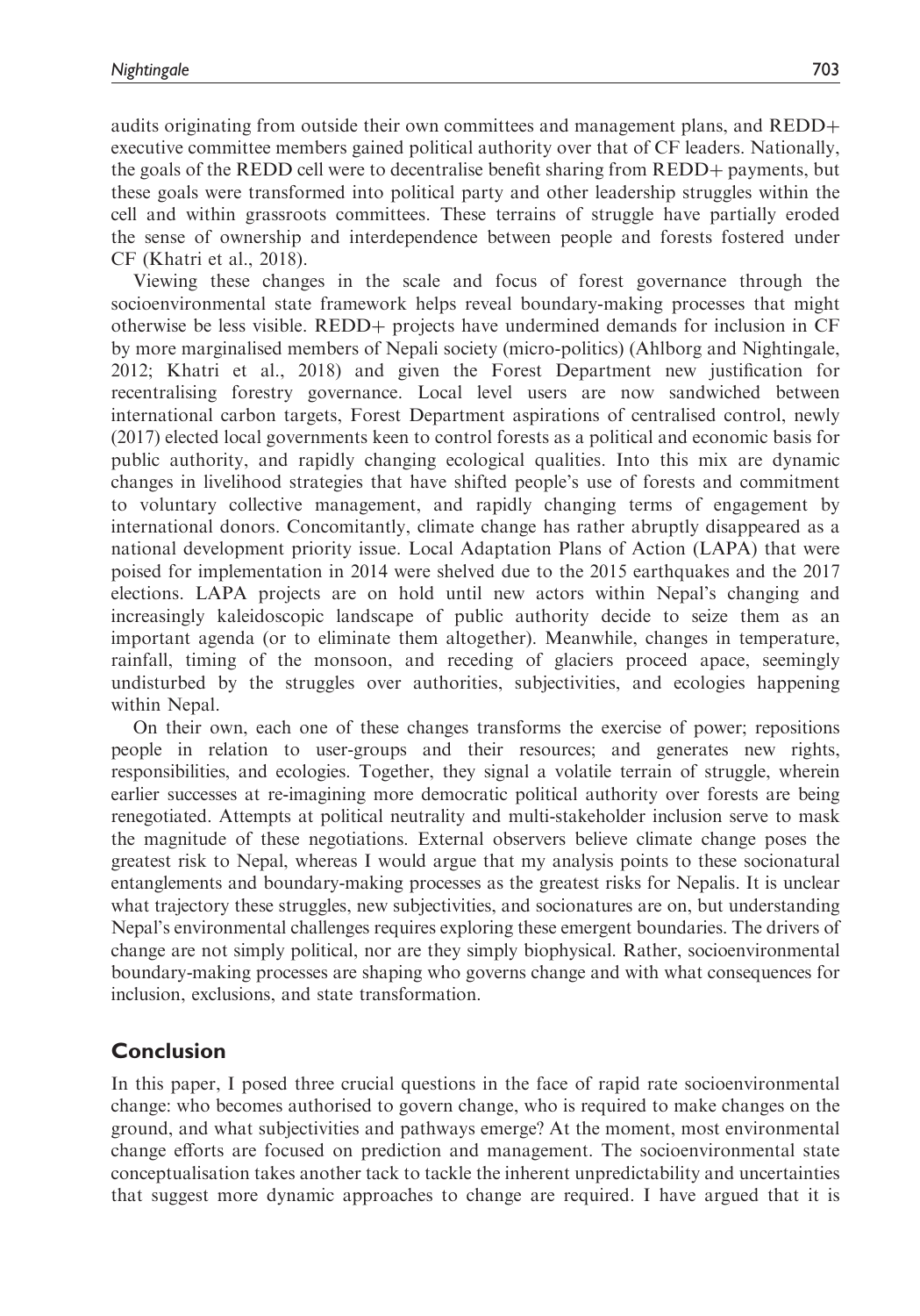through state–society–nature–citizen boundary-making processes that socioenvironmental pathways emerge and transform, and while historical trajectories have profound implications for the present, they cannot predict the future.

My conceptualisation shows how contested, shifting, emergent boundaries of the state contain the possibilities for transformative change by highlighting three boundary-making processes – state–society, society–nature, and citizenship–belonging. These boundaries are terrains of struggle, spaces wherein the re-negotiation and reconfiguration of human and more-than-human relations serve to reauthorise existing actors, institutions, and practices of rule, and to open them up to new people, practices, and logics. Many times, both of these pathways are simultaneous; feminist conceptualisations of power show how the exercise of public authority always contains acceptance and refusals that mean power is rarely simply dominating. Power is exercised through micro- and macro-politics and relations, resulting in continuities and inconsistencies in rule that refuse inside–outside separations when talking about the state. It is through micro-politics that these terrains of struggle hold open possibilities to transform subjectivities and 'resources', for new ones to emerge, and for the basis of public authority to change. As such, the state is conceptualised as a socionatural becoming, a set of relations that encompass the human and non-human through which public authority is exercised, rather than an actor or institution capable of exerting power and sovereignty. This formulation begins to articulate a more consistent theorisation of the state within political ecology, one wherein the exercise of power and its recognition produces 'stateness' and subjects, with all the attendant paradoxes and failures that struggles over authority and belonging create.

Methodologically, it suggests an ethnographic approach to state formation, wherein everyday struggles over resources, belonging, and authority are shown to shape wider trends of socionatural change. Empirically tangible questions emerge from the framework including: (i) what are the terrains of struggle?; (ii) what new authorities, subjectivities, and resources emerge?; and (iii) how are micro-politics creating new larger scale terrains of struggle and vice versa? Using these questions to reanalyse research on Nepal's forestry reveals how efforts at controlling access to forests have been inextricably bound up in struggles over public authority and belonging for decades. Profound transformations in stateness have occurred, from authoritarian rule to 'multi-stakeholder' logics. New terrains of struggle have emerged as successive governments have asserted rights to rule in part by controlling land and natural resources used for everyday livelihoods and longterm material accumulation. Yet, forest ecologies and local residents resist such control as it is difficult to fence and monitor large tracts of forest and unpredictable socionatural relations undermine centralised efforts to shape environmental change.

Viewing these successes and failures as socioenvironmental state boundary-making processes shows how struggles over public authority have opened up space to assert new subjectivities, place new demands for local control over forests, and to refuse the narrow focus on improving tree cover that centralised forest governance sought to achieve. As a result of these micro-politics, government- and donor-sponsored projects at larger scales have taken up social forestry goals (including globally), potent 'civil society' networks, and leaders have emerged, along with political subjectivities that allow people to claim rights and responsibilities on a different basis than the patronage relations of the past. Patronage continues apace, but now the public discourse is suffused with demands for distributive justice; local level political rights; and gender, caste, and ethnic equality. In short, 'stateness' now has a very different face, one that encompasses new actors at multiple scales asserting public authority and new subjectivities upon which people claim rights.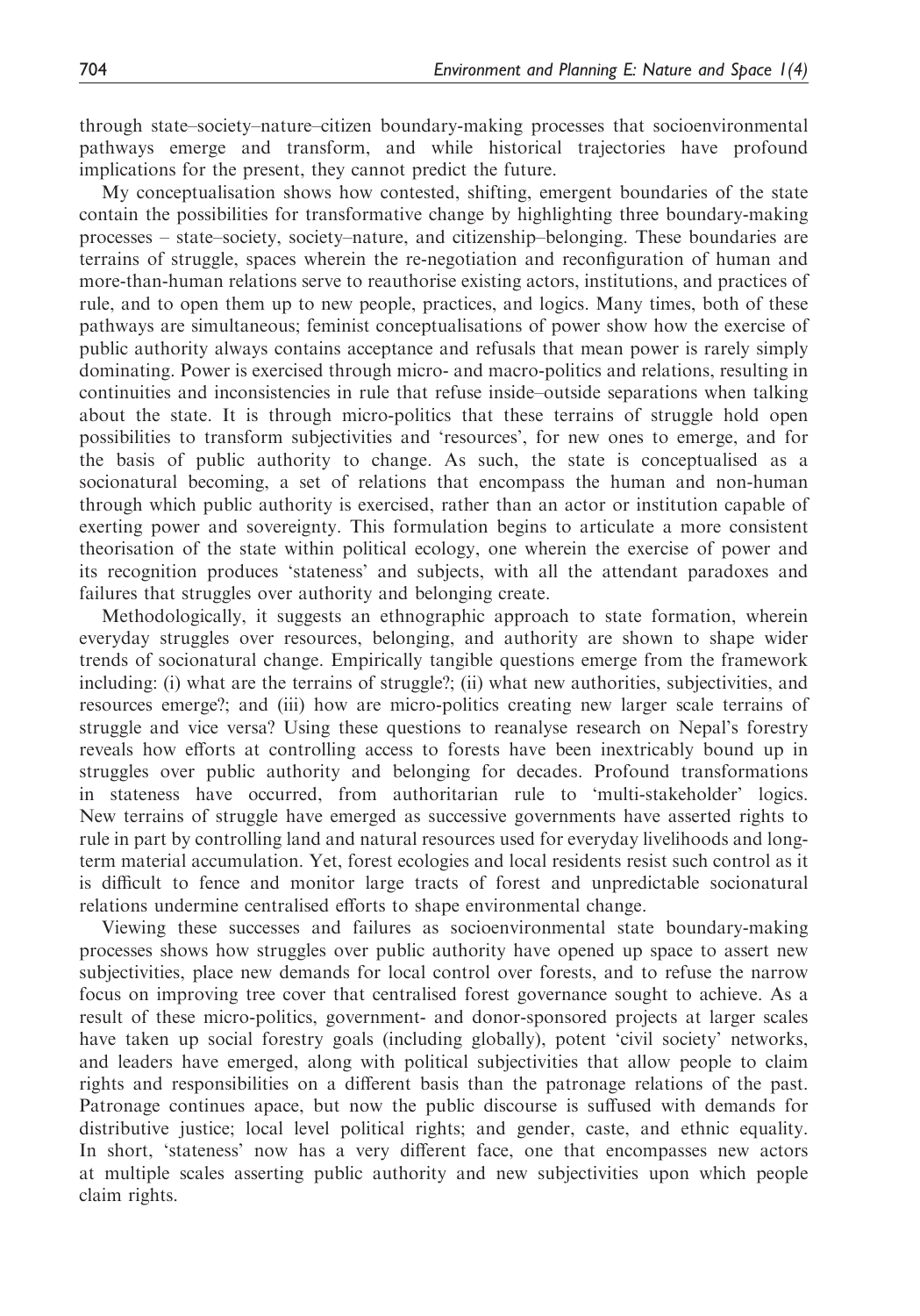Climate change programmes are again causing renegotiations of the scales, practices, and institutions that exercise political authority within Nepal. Analysing these empirical changes within the socioenvironmental state framework shows how ecologies and resources are stochastic becomings that are relationally emergent with the social-politics of governing them, pointing analytical attention to how micro-politics produce multi-scalar inclusions and exclusions. Boundary-making produces public authority at least in part because it governs, but cannot control, climate impacts (including how benefit sharing plays out on the ground). But these attempts are also shifting subjectivities, desires for belonging and rights, and historical resource use practices. From these processes, what 'forest resources' are is shifting. They have gone from stands of timber under Panchayat forestry, to multi-use ecosystems under CF, to carbon sinks under REDD+. And these shifts have occurred enmeshed within the changing constellation of actors claiming authority over forest management or rights to use forest resources, changing the terms upon which Nepalis claim citizenship and belonging. The analysis helps reveals these mechanisms of change and highlights that it is perhaps not forest resources that require management, but rather more dynamic, iterative debate about the stochastic becomings centred around forests.

The theoretical and empirical insights gained from my socioenvironmental state conceptualisation are crucial for efforts to respond to climate change and other environmental challenges of the Anthropocene. Environmental governance 'best practices' cannot override the entanglements described here. Rather, they become enrolled in them, creating new terrains of struggle, new forms of belonging, and political authority that are rooted in socioenvironmental relations instead of political or environmental ones alone. But rather than boundary-making processes becoming a new tool for prediction, management, and control, I have argued that what nature means for society and political contestations cannot be fully known. Fleshing out the trajectories of change emerging from state–society– nature–citizen boundary-making processes is an empirical question, one that requires more questions than answers, and attention to the possibilities that continually emerge from the contradictory effects of power. While it seems clear that the state will continue to be an important player in environmental politics, taking it as a set of dynamic boundary-making processes through which stateness and public authority emerge, shows how the state is inherently a terrain of struggle. It is through these struggles that possibilities for transformation lie. As such, this analysis suggests that there is too much emphasis on control and management of the Anthropocene, and not enough on iterative, dynamic responses. Creating hope for transformative futures requires fostering governance logics wherein debate, struggle, and micro-politics are taken seriously as vectors of change, rather than inconvenient distractions to effective political authority.

## **Highlights**

- . The socioenvironmental state conceptualises the processes of change to understand what needs governing and who is authorised to govern.
- . Exploring state–society–nature–citizen boundary-making processes can better account for the successes and failures of governing an uncertain, rapidly changing world.
- . Contested, state boundary-making processes contain possibilities to re-imagine public authority and socionatures, and possibilities for revitalised responses to environmental challenges.
- . The socioenvironmental state links the micro-politics of subjectification, resource use, and struggles over authority to wider political economies, socionatures, and governance struggles.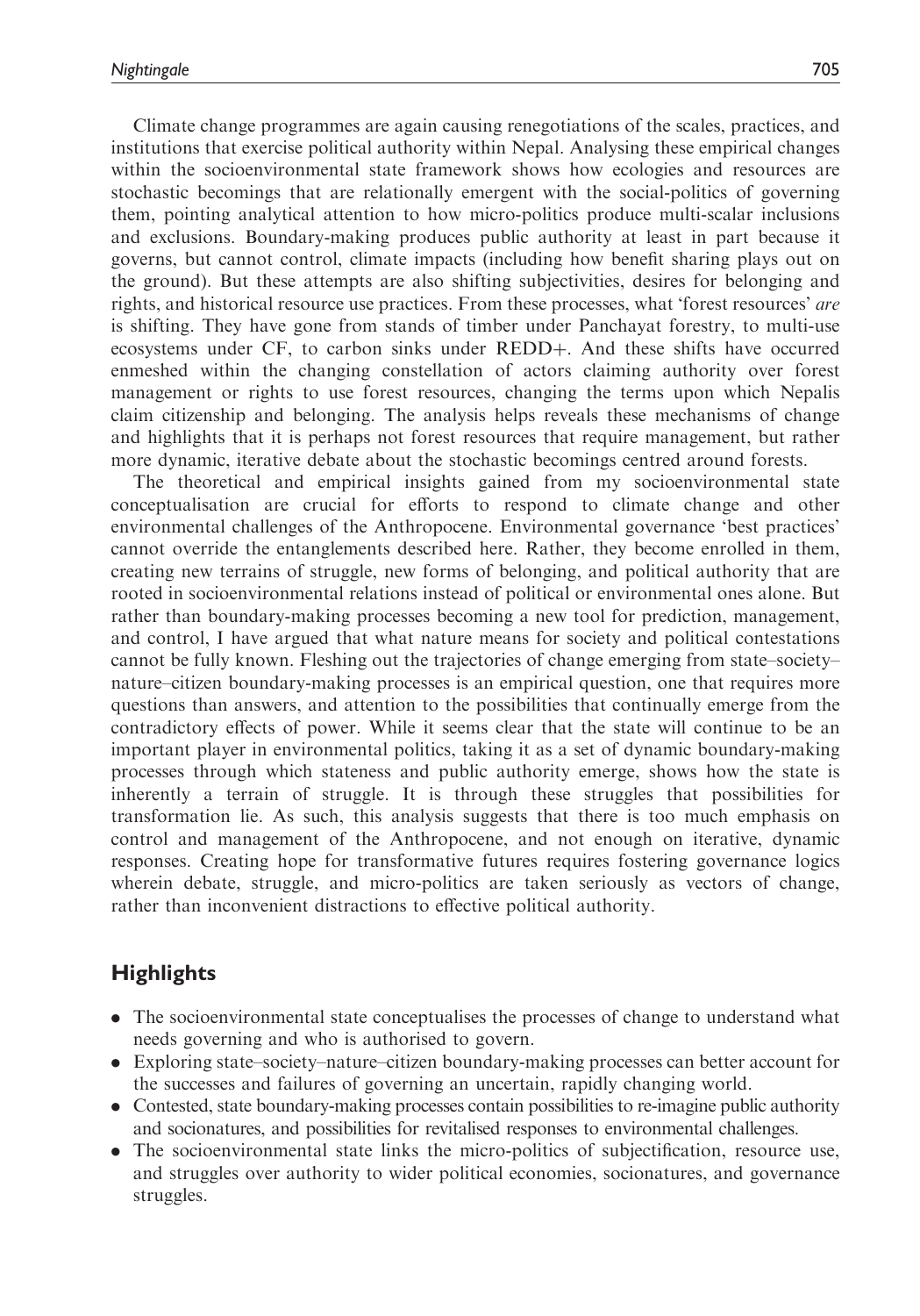. The analysis outlines a research programme on what are inherently uncontrollable and unpredictable trajectories of socionatural change.

### Acknowledgements

This paper has been substantially improved by critical comments from Heléne Ahlborg, Muriel Côte, Tim Forsyth, Stacy Pigg, Linus Karlsson and the careful reading of three anonymous reviewers. I would like to thank Bishnu Maya Pariyar, Jeevan Shrestha, Jyoti Hamal, Tulasi Sigdel, Raj Kumar Rai, Pushpa Hamal, and Pema Norbu Lama for research support at different times during the fieldwork. Their insights, companionship, and discussions over translations have been invaluable. Conversations with Manohara Khadka, Hemant Ojha, Dil Khatri, Naya Sharma Paudel, Dinesh Paudel, Peter Branney, Mary Hobley, Sabin Ninglekhu, Anil Bhattarai, and Bharat Pokarel have also enhanced my understanding of forestry governance and state formation over the last 10 years. Colleagues including Benedikt Korf, Catherine Boone, Nancy Peluso, Shalini Randeria, Gabriela Valdivia, Christian Lund, Koen Vlassenroot, Tobias Hagmann, Tim Raeymeakers, Bart Klem, and Bert Suykens, and participants in the Governance at the Edge of the State PhD courses (2014–2018) have enriched my understanding of the conceptual material.

### Declaration of conflicting interests

The author(s) declared no potential conflicts of interest with respect to the research, authorship, and/or publication of this article.

### Funding

The author(s) disclosed receipt of the following financial support for the research, authorship, and/or publication of this article: The research for this article was supported by a Swedish Research Council Development grant (Vetenskapsrådet) 2015-03323, a British Academy International Partnership and Mobility Award (2012–2016), a Royal Society of Edinburgh International Exchange Award (2011– 2012), a Canadian SSHRC International Opportunities Fund Award (2010–2011), two Royal Geographical Society Small Grants (2005, 2008), US National Science Foundation (NSF) Graduate Fellowship (1995–2001), US National Science Foundation Doctoral Dissertation Improvement Grant No. 9900788, a Fulbright-Hays Doctoral Dissertation Award (1999), a Doctoral Dissertation Fellowship from the University of Minnesota Graduate School (2000), and the MacArthur Scholars Program on Global Change, Sustainability and Justice (1993–2001). The writing of the paper was supported by a Riksbankens Jubileumsfond sabbatical grant SAB17-0727.

### ORCID iD

Andrea J Nightingale **I** <http://orcid.org/0000-0001-5343-9576>

### **Notes**

- 1. The Anthropocene, while widely embraced within political ecology and geography as a signifier of the current epoch of large scale, rapid rate anthropogenic more-than-human transformation, remains a debated concept within the geological sciences wherein the term originated (Steffen et al., 2011; Zalasiewicz et al., 2017)
- 2. In this paper I use political authority and public authority interchangeably to invoke their broadest meaning: governing and ordering of public resources and relationships.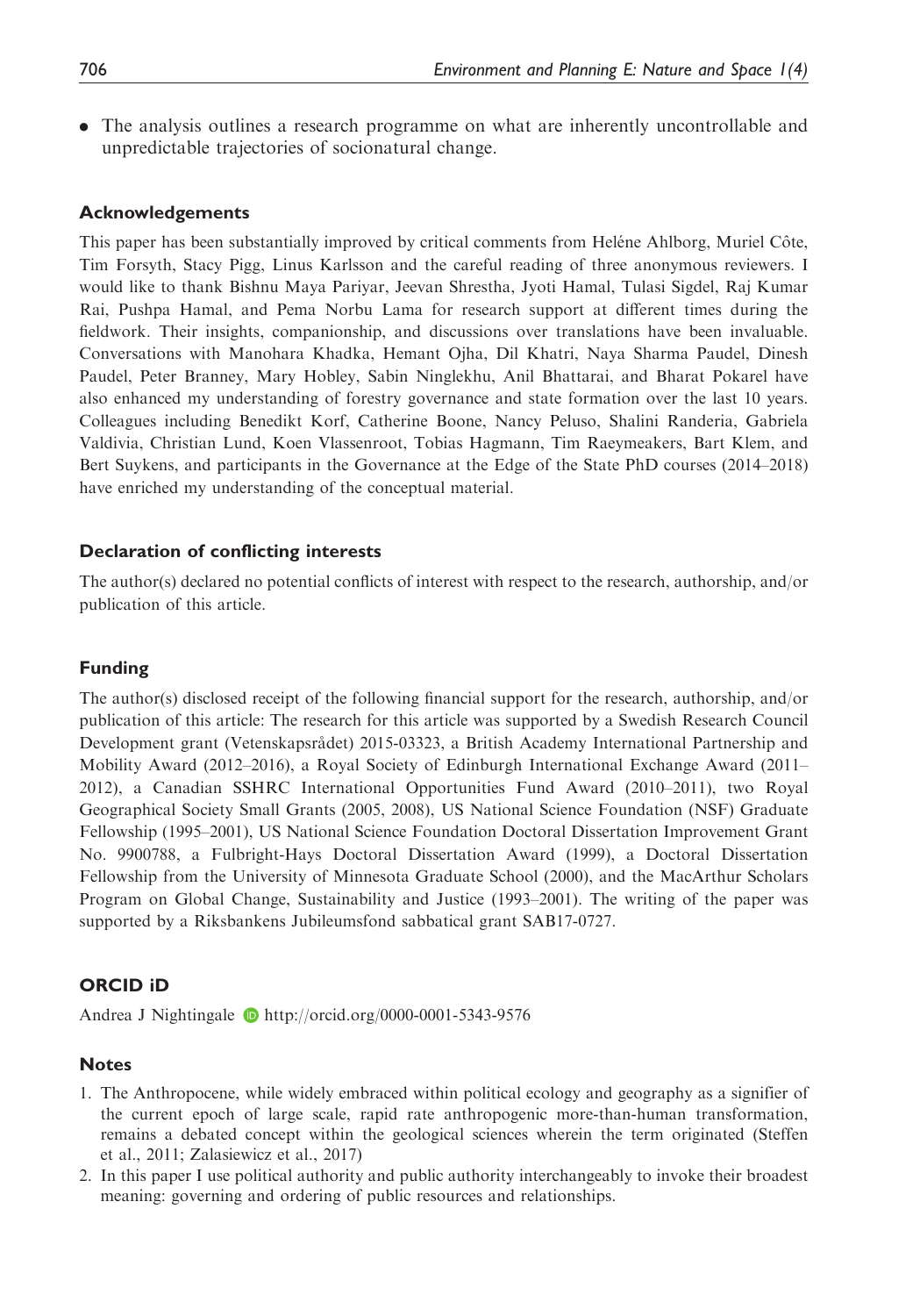- 3. I derived these from the literature and my empirical research. They are not intended as comprehensive. Notably, society-technology/infrastructure is another boundary-making process, and while here I implicitly subsume it under socionatures (technology and infrastructure being part of the non-human), it would be useful to conceptualise their effects more carefully.
- 4. Throughout the paper I use 'socioenvironmental' and 'socionatural' interchangeably. Socionatural reflects my conceptual stance in debates that unpack the Cartesian divide between society and nature (Braun, 2005; Nightingale, 2014). 'Socioenvironmental' signals my desire to speak to a wider audience for whom 'socioenvironmental' is more recognisable term.
- 5. Gramscian accounts often conceptualise the state as an unfinished project, but nevertheless assume the state is already counterpoised to civil society, rather than exploring how the state–civil society distinction arises.
- 6. Angel and Loftus (2018) argue something similar in relation to the state and environmental justice interventions. However, their theorisation is focused more on how the state facilitates or blocks environmental justice demands, rather than my more generic point here about how the possibilities for social change lie within socionatural boundary-making processes.
- 7. Struggles over knowledge are also important but I do not develop that point here having done so elsewhere (Eriksen et al., 2015; Nightingale, 2005, 2016, 2017).
- 8. Rocheleau's (2015) notion of networked power similarly conceptualises these entanglements as emergent. Her formulation, however, fails to explain how power is contradictory and stops short of conceptualising how assemblages are animated. My argument deliberately avoids the idea of assemblage because I find it does not analytically expose the processes through which entangled relations emerge as a nexus of struggle, nor how boundary-making occurs. By drawing from feminist theories of power and subjectivity, my conceptualisation is able to show how particular kinds of 'assemblages' become possible.
- 9. Nepal's topographic variation is categorised into three main zones: the Terai, or low land plains; the Middle Hills with mountains up to approximately 3000 metres; and the Himals, or snow covered peaks.
- 10. Government forests excluded extraction activities and existed alongside Panchayat forests and now, CF.
- 11. FECOFUN and other non-governmental networks in Nepal dub themselves civil society.
- 12. Observers have remarked the  $+$  dimensions were required to make mitigation goals for developing countries palatable considering their historically miniscule greenhouse gases emissions.

### **References**

Agrawal A (2005) Environmentality. Durham, NC and London: Duke University Press.

- Ahlborg H (2017) Towards a conceptualization of power in energy transitions. Environmental Innovation and Societal Transitions 25: 122–141.
- Ahlborg H and Nightingale AJ (2012) Mismatch between scales of knowledge in Nepalese forestry: Epistemology, power, and policy implications. Ecology & Society 17: 16.
- Ahlborg H and Nightingale AJ (2018) Theorizing power in political ecology: The where of power in resource governance projects. Journal of Political Ecology 25: 381–401.

Angel J and Loftus A (2017) With-against-and-beyond the human right to water. Geoforum (in press).

- Alatout S (2008) 'States' of scarcity: Water, space, and identity politics in Israel, 1948–59. Environment and Planning D: Society and Space 26: 959–982.
- Arora-Jonsson S, Westholm L, Temu BJ, et al. (2016) Carbon and cash in climate assemblages: The making of a new global citizenship. Antipode 48: 74–96.
- Asher K (2009) Black and Green: Afro-Colombians, Development, and Nature in the Pacific Lowlands. Durham, NC: Duke University Press.
- Asher K and Ojeda D (2009) Producing nature and making the state: Ordenamiento territorial in the Pacific lowlands of Colombia. Geoforum 40: 292–302.
- Bakker K and Bridge G (2006) Material worlds? Resource geographies and the 'matter of nature'. Progress in Human Geography 30: 5–27.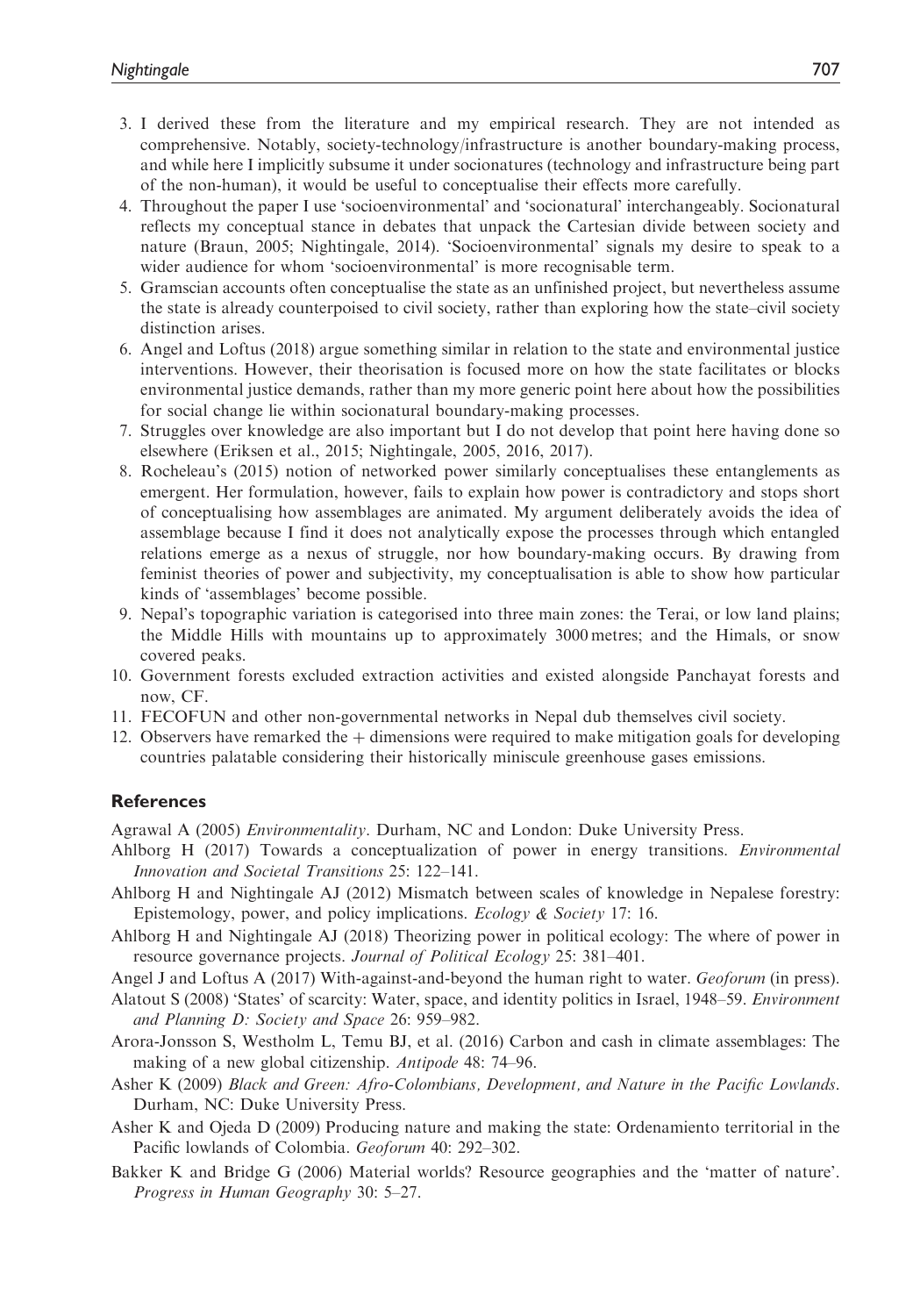- Balachandran G, Mallard G, Arewa O, et al. (2018) Governing capital, labor, and nature in a changing world. In: IPSP (ed.) Rethinking Society for the 21st Century: Report of the International Panel on Social Progress: Volume 2: Political Regulation, Governance, and Societal Transformations. Cambridge: Cambridge University Press, pp. 491–522.
- Baral LR (1977 (2006)) Oppositional Politics in Nepal. New Delhi: Abhinav Publications.
- Bee BA, Rice J and Trauger A (2015) A feminist approach to climate change governance: Everyday and intimate politics. Geography Compass 9: 339–350.
- Braun B (2000) Producing vertical territory: Geology and governmentality in Late Victorian Canada. Ecumene: A Journal of Cultural Geographies 7: 7–46.
- Braun B (2005) Environmental issues: Writing a more-than-human urban geography. Progress in Human Geography 29: 635–650.
- Bridge G (2014) Resource geographies II: The resource-state nexus. *Progress in Human Geography* 38: 118–130.
- Budds J (2013) Water, power, and the production of neoliberalism in Chile, 1973–2005. Environment and Planning D: Society and Space 31: 301–318.
- Burghart R (1996) The Conditions of Listening: Essays on Religion, History, and Politics in South Asia. Oxford: Oxford University Press.
- Butler J (1997) The Psychic Life of Power. Stanford, CA: Stanford University Press.
- Butz D and Cook N (2011) Accessibility interrupted: The Shimshal road, Gilgit-Baltistan, Pakistan. Canadian Geographer 55: 354–364.
- Byrne S (2018) 'From our side rules are followed': Authorizing bureaucracy in Nepal's 'permanent transition'. Modern Asian Studies 52: 971–1000.
- Byrne S and Shrestha G (2014) A compromising consensus? Legitimising local government in postconflict Nepal. International Development Planning Review 36: 435–453.
- Camargo A and Ojeda D (2017) Ambivalent desires: State formation and dispossession in the face of climate crisis. Political Geography 60: 57–65.
- Côte M and Korf B (2018) Making concessions: Extractive enclaves, entangled capitalism and regulative pluralism at the gold mining frontier in Burkina Faso. World Development 101: 466–476.
- Dahal DR (2008) The 'mahadeshi' people: Issues and challenges of democracy in the Nepal Terai. In: Gellner DN and Hachhethu K (eds) Local Democracy in South Asia: Microprocesses of Democratization in Nepal and its Neighbours. Delhi: Sage, pp. 128–149.
- Devine JA (2018) Community forest concessionaires: Resisting green grabs and producing political subjects in Guatemala. The Journal of Peasant Studies 45: 565–584.
- Elmhirst R (2011) Introducing new feminist political ecologies. Geoforum 42: 129–132.
- Eriksen SH, Nightingale AJ and Eakin H (2015) Reframing adaptation: The political nature of climate change adaptation. Global Environmental Change 35: 523–533.
- Featherstone D (2013) The contested politics of climate change and the crisis of neo-liberalism. ACME: An International Journal for Critical Geographies 12: 44–64.
- Ferguson J and Gupta A (2002) Spatializing states: Toward an ethnography of neoliberal governmentality. American Ethnologist 29: 981–1002.
- Folke C, Jansson A, Rockström J, et al. (2011) Reconnecting to the biosphere. AMBIO 40: 719.
- Forsyth T (2013) Community-based adaptation: A review of past and future challenges. Wiley Interdisciplinary Reviews: Climate Change 4: 439–446.
- Gellner DN and Hachhethu K (2008) Local Democracy in South Asia: Microprocesses of Democratization in Nepal and Its Neighbours. Delhi: Sage.
- Ghosh A (2016) The Great Derangement: Climate Change and the Unthinkable. Chicago: University of Chicago Press.
- Gillespie K and Collard RC (2015) Critical Animal Geographies: Politics, Intersections and Hierarchies in a Multispecies World. New York: Routledge p.222.
- Gilmour DA and Fisher RJ (1991) Villagers, Forests and Foresters: The Philosophy, Processes and Practice of Community Forestry in Nepal. Kathmandu: Sahayogi Press.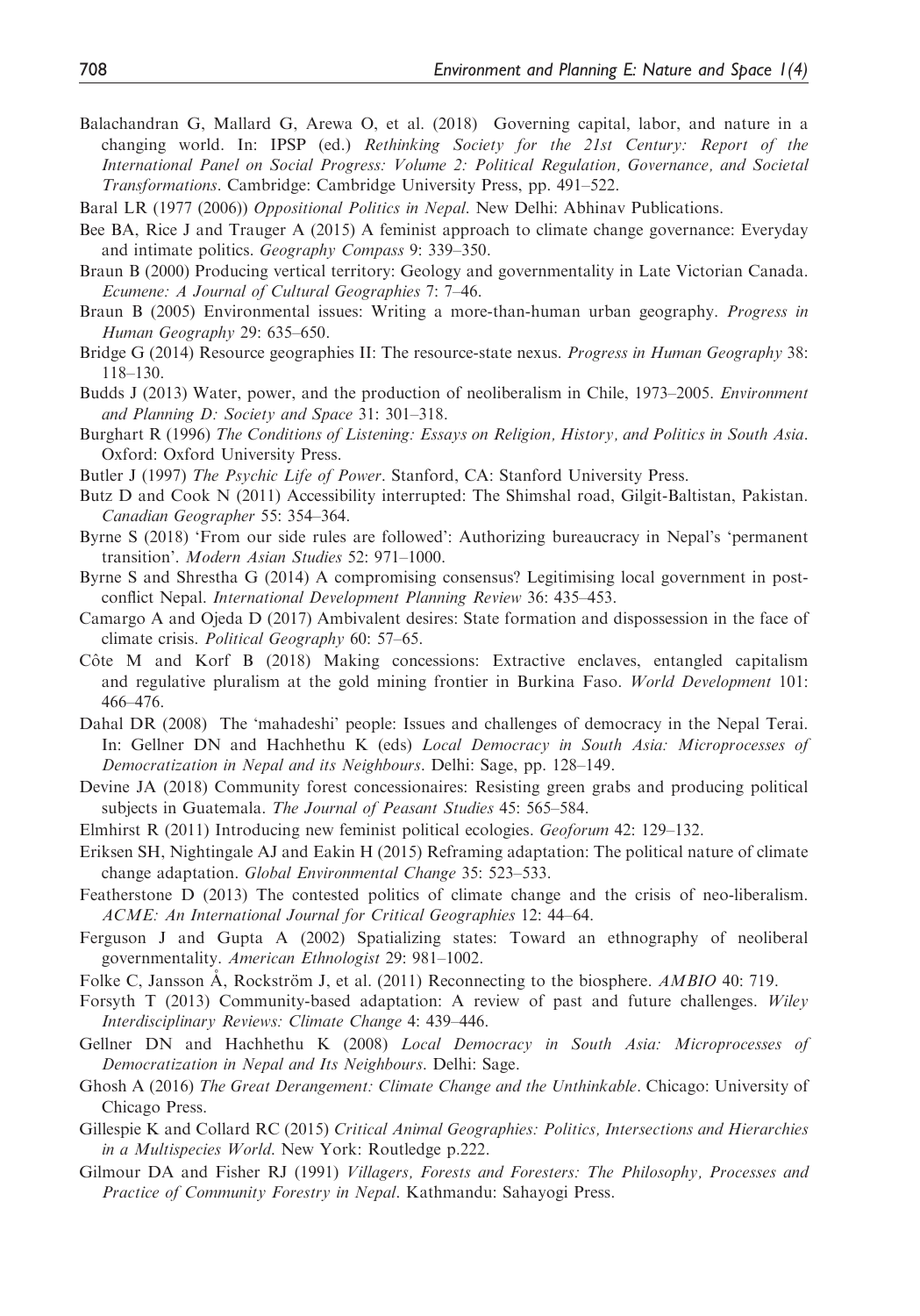- GON/MFSC (1995) Forest act 1993 and forest regulations 1995. In: Conservation MoFaS (ed). Kathmandu: Government of Nepal. .
- Gonda N (2016) Climate change ''technology'' and gender: Adapting women to climate change with cooking stoves and water reservoirs. Gender, Technology and Development 20: 1–20.
- Haraway DJ (1991) Simians, Cyborgs and Women: The Reinvention of Nature. New York: Routledge.
- Harris LM (2006) Irrigation, gender, and social geographies of the changing waterscapes of southeastern Anatolia. Environment and Planning D: Society and Space 24: 187-213.
- Harris LM (2009) Gender and emergent water governance: Comparative overview of neoliberalized natures and gender dimensions of privatization, devolution and marketization. Gender, Place & Culture 16: 387–408.
- Harris LM (2012) State as socionatural effect: Variable and emergent geographies of the state in Southeastern Turkey. Comparative Studies of South Asia, Africa and the Middle East 32: 25–39.
- Harris LM (2017) Political ecologies of the state: Recent interventions and questions going forward. Political Geography 58: 90–92.
- Harris LM and Alatout S (2010) Negotiating hydro-scales, forging states: Comparison of the upper Tigris/Euphrates and Jordan River basins. Political Geography 29: 148–156.

Hutt M (2004) Himalayan 'People's War': Nepal's Maoist Rebellion. London: C. Hurst and Co p.322. Jessop B (2007) State Power: A Strategic-Relational Approach. Cambridge: Polity Press.

- Khatri DB, Marquardt K, Pain A, et al. (2018) Shifting regimes of management and uses of forests: What might REDD+ implementation mean for community forestry? Evidence from Nepal. *Forest* Policy and Economics 92: 1–10.
- Klem B and Suykens B (2018) The politics of order and disturbance: Public authority, sovereignty, and violent contestation in South Asia. Modern Asian Studies 52: 753–783.
- Korf B and Raeymaekers T (2013) Violence on the margins: States, conflict and the borderlands. Palgrave Series in African Borderlands Studies. New York: Palgrave Macmillan US, p. 289.
- Krause K and Schramm K (2011) Thinking through political subjectivity. African Diaspora 4: 115–134.
- Leach M, Scoones I and Stirling A (2010) Dynamic Sustainabilities: Technology, Environment, Social Justice. New York: Earthscan.
- Li TM (2005) Beyond ''the state'' and failed schemes. American Anthropologist 107: 383–394.
- Li TM (2007) The Will to Improve: Governmentality, Development, and the Practice of Politics. Durham, NC: Duke University Press.
- Lövbrand E, Beck S, Chilvers J, et al. (2015) Who speaks for the future of Earth? How critical social science can extend the conversation on the Anthropocene. Global Environmental Change 32: 211–218.
- Lund C (2016) Rule and rupture: State formation through the production of property and citizenship. Development and Change 47: 1199–1228.
- Mahat TBS, Griffin DM and Shepherd KR (1986) Human impact on some forests of the middle hills of Nepal. Part 2. Some major impacts before 1950 on the forests of Sindhu Palchok and Kabhre Palanchok. Mountain Research and Development 6: 325–334.
- Meehan K and Molden OC (2015) Political ecologies of the state. In: Agnew JA, Mamadouh V, Secor A, et al. (eds) The Wiley Blackwell Companion to Political Geography. Cambridge: John Wiley & Sons, pp. 438–450.
- Meehan KM (2014) Tool-power: Water infrastructure as wellsprings of state power. Geoforum 57: 215–224.
- Meehan KM, Shaw IGR and Marston SA (2014) The state of objects. Political Geography 39: 60–62.
- Messerschmidt DA (1987) Conservation and society in Nepal: Traditional forest management and innovative development. In: Little PD, Horowitz MM and Nyerges AE (eds) Lands at Risk in the Third World: Local-Level Perspectives. Boulder, CO: Westview Press, pp. 373–397.
- Metz J (2010) Downward spiral? Interrogating narratives of environmental change in the Himalaya. In: Guneratne A (ed.) Culture and the Environment in the Himalaya. London and New York: Routledge, pp. 17–39.
- Mitchell T (1991) The limits of the state: Beyond statist approaches and their critics. American Political Science Review 85: 77–96.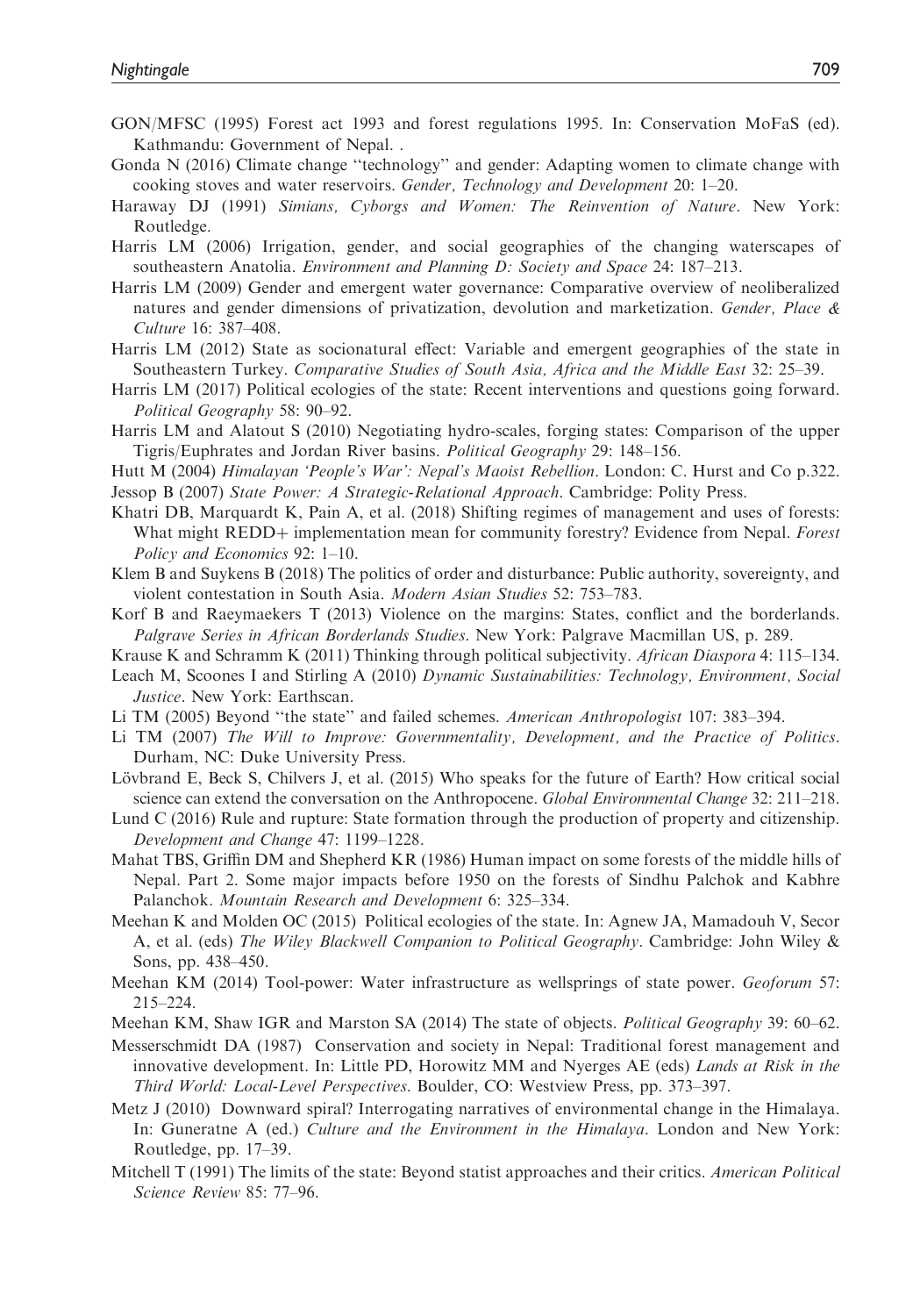Mollett S and Faria C (2013) Messing with gender in feminist political ecology. *Geoforum* 45: 116–125.

- Moore DS (2005) Suffering for Territory: Race, Place and Power in Zimbabwe. Durham, NC and London: Duke University Press.
- Moore JW (2015) Capitalism in the Web of Life: Ecology and the Accumulation of Capital. London: Verso Books.
- Neumann RP (2004) Nature-state-territory: Toward a critical theorization of conservation enclosures. In: Peet R and Watts M (eds) Liberation Ecologies: Environment, Development, Social Movements, 2nd ed. London and New York: Routledge, pp. 195–217.
- Neupane H (2003) Contested impact of community forestry in equity: Some evidences from Nepal. Journal of Forestry and Livelihoods 2: 55–62.
- Nightingale AJ (2003) Nature-society and development: Cultural, social and ecological change in Nepal. Geoforum 34: 525–540.
- Nightingale AJ (2005) 'The experts taught us all we know': Professionalisation and knowledge in Nepalese community forestry. Antipode 34: 581–604.
- Nightingale AJ (2006) The nature of gender: Work, gender and environment. Environment and Planning D: Society and Space 24: 165-185.
- Nightingale AJ (2011) Bounding difference: Intersectionality and the material production of gender, caste, class and environment in Nepal. Geoforum 42: 153–162.
- Nightingale AJ (2013) Fishing for nature: The politics of subjectivity and emotion in Scottish inshore fisheries management. Environment and Planning A 45: 2362–2378.
- Nightingale AJ (2014) Society-nature. In: Lee R, Castree N, Kitchin R, et al. (eds) Sage Handbook of Human Geography. London: Sage, pp. 120–147.
- Nightingale AJ (2016) Adaptive scholarship and situated knowledges? Hybrid methodologies and plural epistemologies in climate change adaptation research. Area 48: 41–47.
- Nightingale AJ (2017) Power and politics in climate change adaptation efforts: Struggles over authority and recognition in the context of political instability. Geoforum 84: 11–20.
- Nightingale AJ, Bhattarai A, Ojha HR, et al. (2018) Fragmented public authority and state un/making in the 'new' republic of Nepal. Modern Asian Studies 52: 849–882.
- Nightingale AJ and Sharma JR (2014) Conflict resilience among community forestry user groups: experiences in Nepal. Disasters 38: 517–539.
- Ojha H (2013) Counteracting hegemonic powers in the policy process: critical action research on Nepal's forest governance. Critical Policy Studies 7: 242–262.
- Ojha HR (2009) Civic engagement and deliberative governance: The case of community forest users' federation, Nepal. Contributions to Nepali History and Society 14: 303–334.
- Ojha HR, Ghimire S, Pain A, et al. (2015) Policy without politics: Technocratic control of climate change adaptation policy making in Nepal. Climate Policy 415–433.
- Ojha HR, Khatri DB, Shrestha KK, et al. (2016) Can evidence and voice influence policy? A critical assessment of Nepal's forestry sector strategy, 2014. Society & Natural Resources 29: 357–373.
- O'Reilly K (2006) ''Traditional'' women, ''modern'' water: Linking gender and commodification in Rajasthan, India. Geoforum 37: 958–972.
- Painter J (2010) Rethinking territory. Antipode 42: 1090-1118.
- Parenti C (2015) The 2013 ANTIPODE AAG lecture the environment making state: Territory, nature, and value. Antipode 47: 829–848.
- Paudel D (2016) Re-inventing the commons: Community forestry as accumulation without dispossession in Nepal. The Journal of Peasant Studies 43: 989–1009.
- Peluso NL (2009) Rubber erasures, rubber producing rights: Making racialized territories in West Kalimantan, Indonesia. Development & Change 40: 47–80.
- Peluso NL (2011) Emergent forest and private land regimes in Java. Journal of Peasant Studies 38: 811–836.
- Peluso NL and Vandergeest P (2011) Political ecologies of war and forests: Counterinsurgencies and the making of national natures. Annals of the Association of American Geographers 101: 587–608.
- Rankin KN, Nightingale AJ, Hamal P, et al. (2016) Roads of change: Political transition and state formation in Nepal's agrarian districts. The Journal of Peasant Studies 45: 280–299.